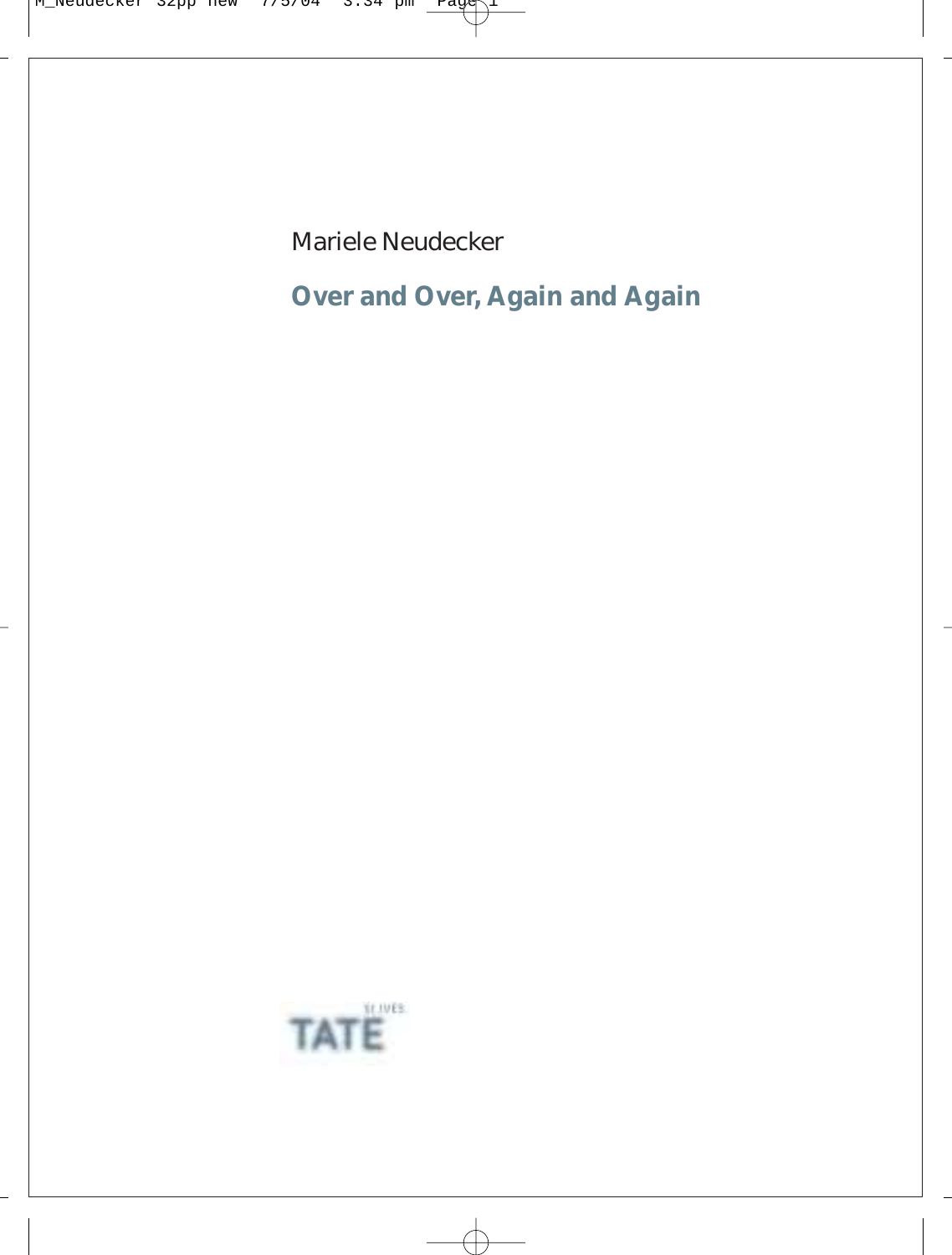## **Contents**

- 04 Introduction Susan Daniel-McElroy
- 06 Mariele Neudecker: More Tracks in the Snow David Blayney Brown
- 24 The Three Phantoms of Winterreise Douglas Young
- 30 Selected biography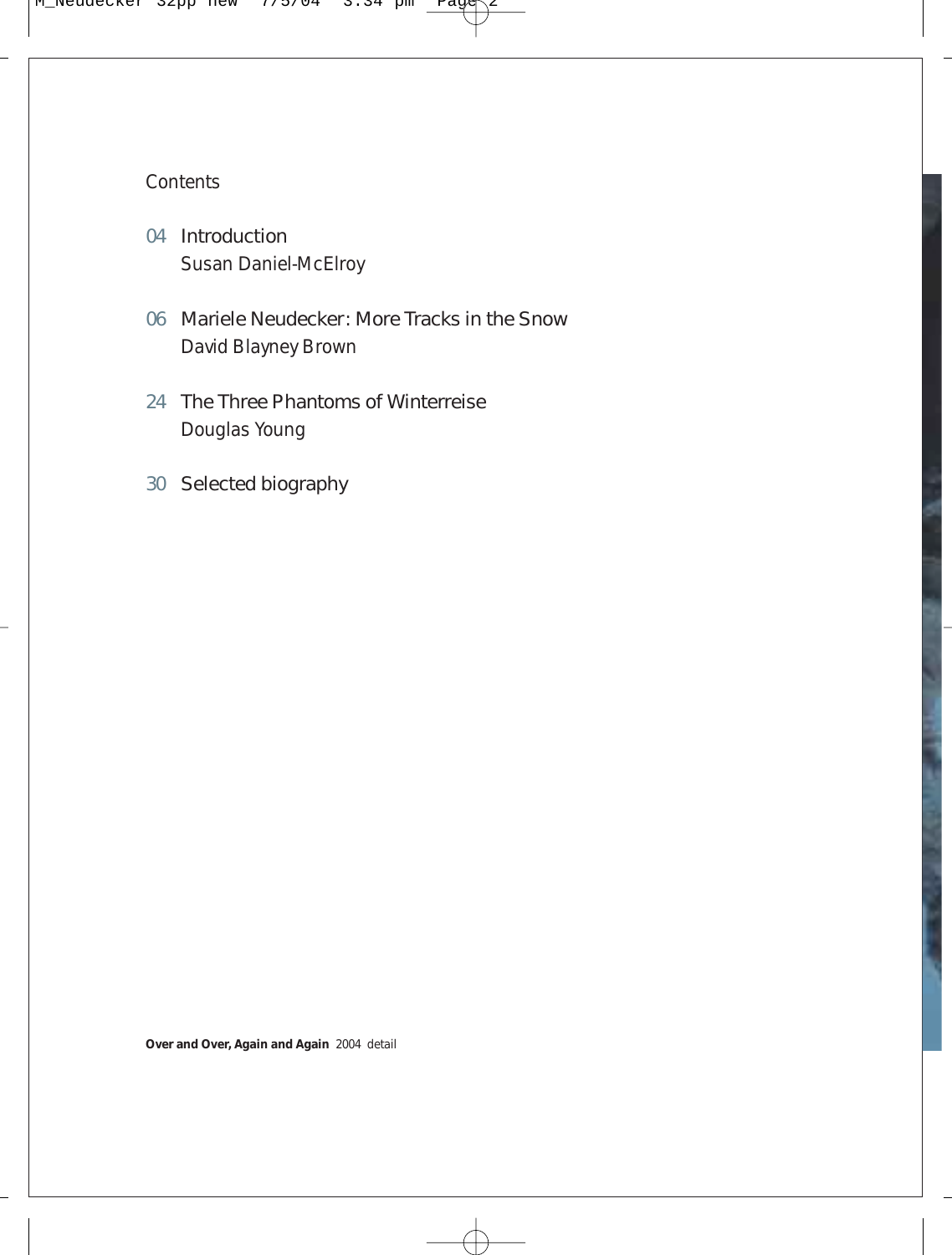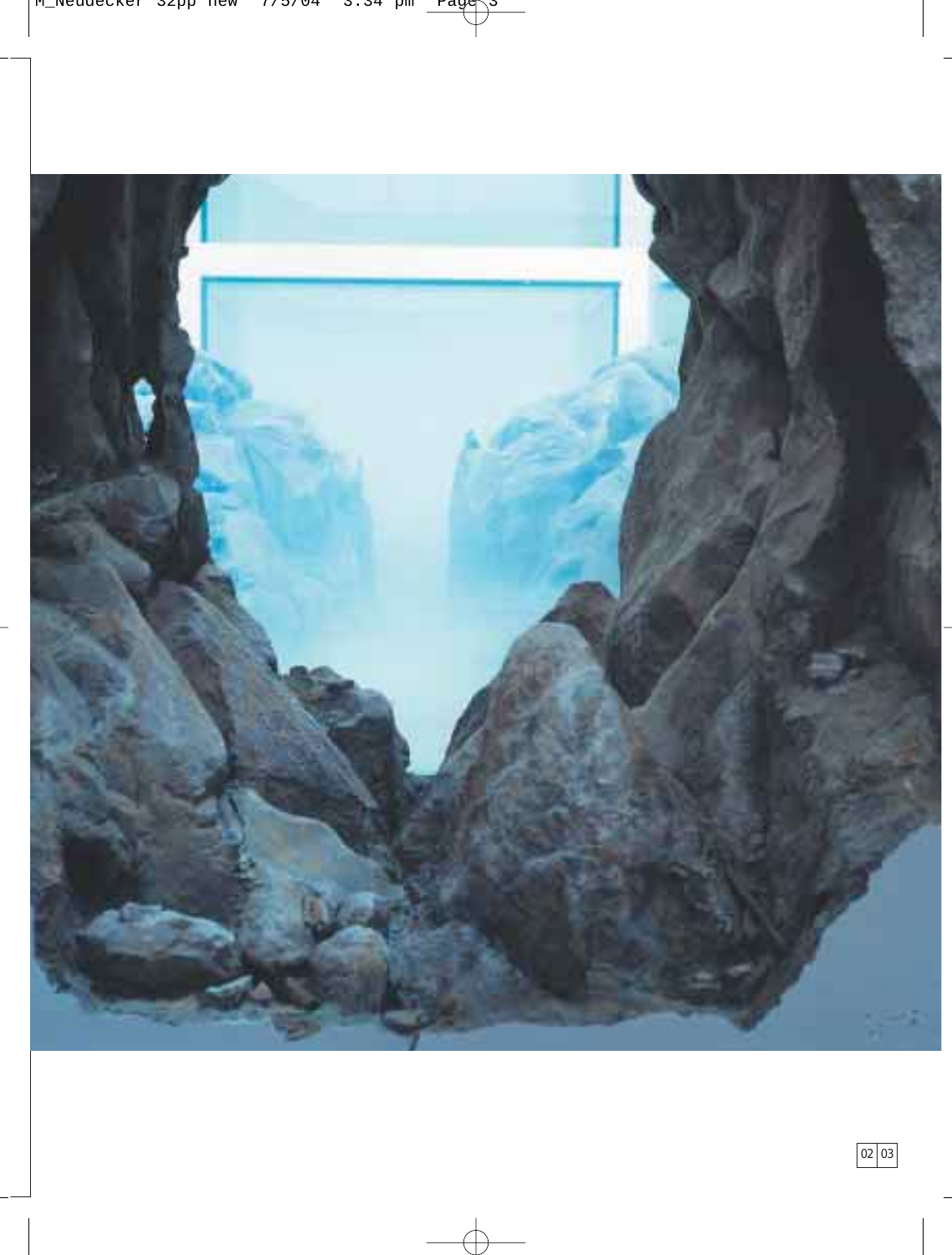## **Introduction**

Susan Daniel-McElroy DIRECTOR, TATE ST IVES

The impulse to create secret worlds comes to us when we begin to realise the depth of our imagination and the potential in us to always be elsewhere. When, as children, we daydreamed of secret kingdoms – caves in which a sleeping king and queen awaited our discovery and where we could finally become a fairy princess – we eluded the humdrum cycles of our daily caution and duties. Transported by our daydreams, absorbed and elevated by joy or terror, we played on in unseen dimensions (unseen by grown-ups, that is), where our desire held sway above all others.

The fabricated worlds presented by Mariele Neudecker with their careful construction and simulated weather, seem to encapsulate the atmosphere and promise of the sublime imaginary moment in our memory. The landscapes created for her tank works, although not large, are representations and reproductions of the Romantic landscape by such iconic artists as Caspar David Friedrich, whose paintings allowed us to look down and across sublime vistas. Her tank pieces envelope our gaze, prickle our imagination and lure us in to see beyond the obvious – albeit enchanted – illusion, we know that this is no representation of reality. But our imagination is caught, we look beyond the pleasure principle, to see what is behind the illusion and whilst Neudecker takes us into the light, she also reminds us of the creepy, spine-chilling quality of the silent forest in a continuing and clever critique of its cultural exploitation.

Gaston Bachelard explains this process beautifully in *The Poetics of Space* pp183–184 (Orion Press, New York 1964):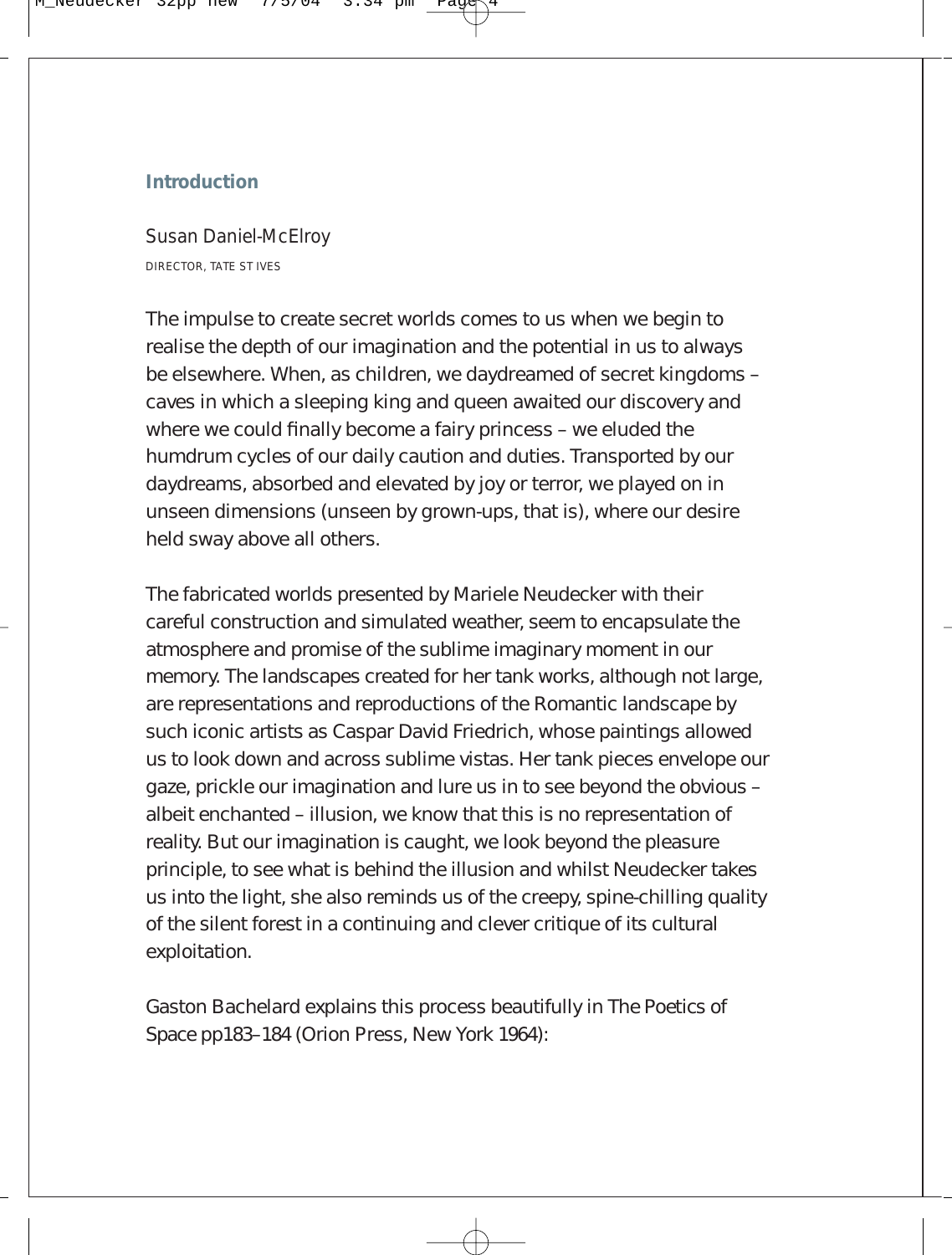One might say that immensity is a philosophical category of daydream. Daydream undoubtedly feeds on all kinds of sights, but through a sort of natural inclination, it contemplates grandeur. And this contemplation produces an attitude that is so special, an inner state that is so unlike any other, that the daydream transports the dreamer outside the immediate world to a world that bears the mark of infinity. …In analyzing images of immensity, we should realize within ourselves the pure being of pure imagination. It then becomes clear that works of art are the *byproducts* of this existentialism of the imagining being. In this direction of daydreams of immensity, the real *product* is consciousness of enlargement. We feel that we have been promoted to the dignity of the admiring being.

Immensity is within ourselves, it is attached to a sort of expansion of being that life curbs and caution arrests, but which starts again when we are alone. As soon as we become motionless, we are elsewhere; we are dreaming in a world that is immense.

David Blayney Brown's thoughtful text gives us new insights into the range of Neudecker's work and encourages us to discover more. We are singularly grateful to our Tate colleague for his participation in this project. In bringing an exhibition and publication together, there are many Tate colleagues too numerous to thank here individually, but their expertise is vital to the delivery of our project. Our warm thanks to the musical composer Douglas Young whose text offers a musician and filmmaker's insights into Neudecker's film *Winterreise.* Barbara Thumm – her gallerist – has been instrumental in realising the exhibition for St Ives and we are thankful for her support in the creation of new works in this exhibition.

Finally, we are exceptionally pleased and grateful for the artist's commitment in making this small but perfect exhibition.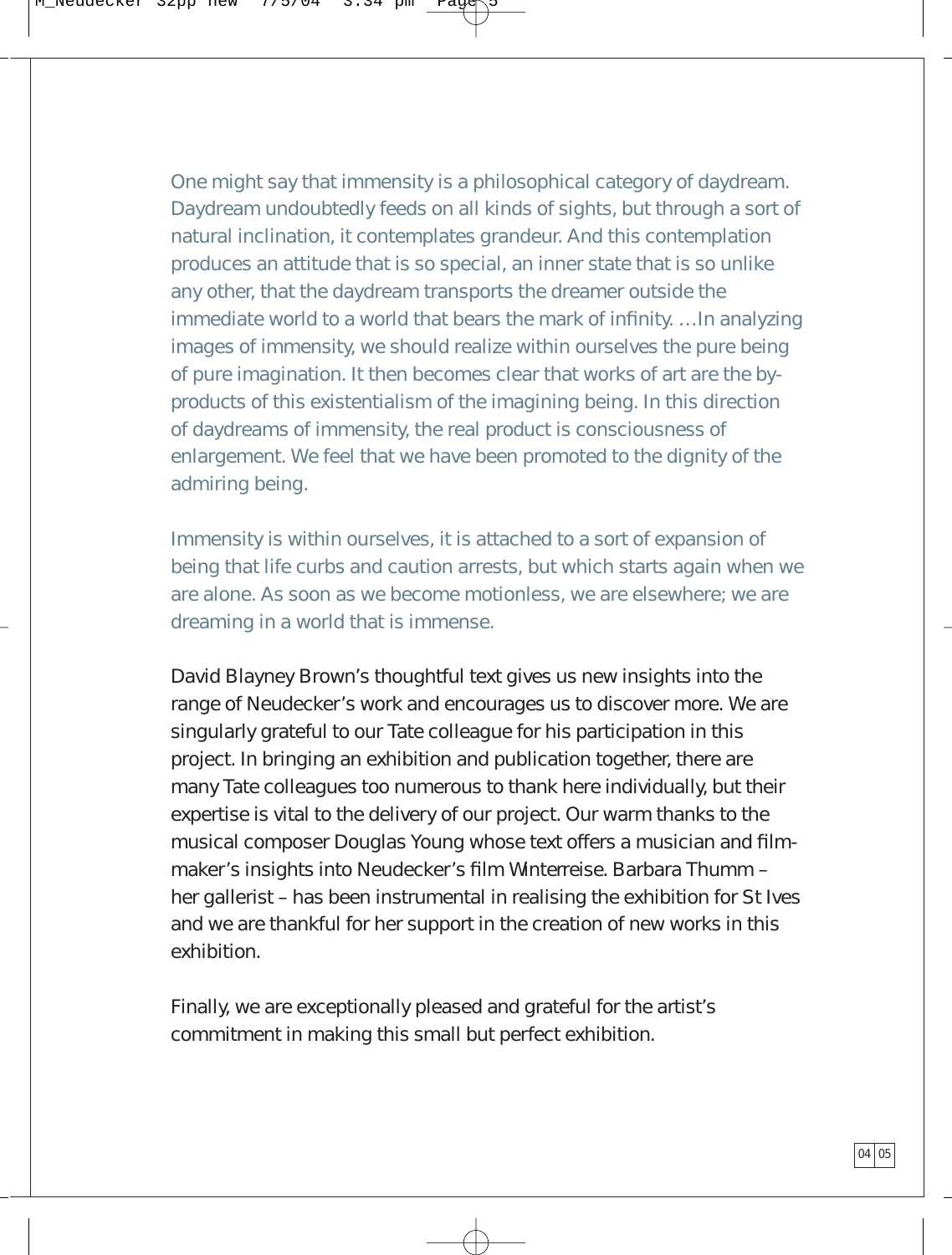## **Mariele Neudecker: More Tracks in the Snow**

### David Blayney Brown

I had not been prepared for the polar bears. Prowling, rearing or clawing the air in their glass cases, there they were, almost if not all the bears that could be found in Britain, white creatures in a white hall in the centre of Bristol's art space at Spike Island – awaiting a forthcoming installation. But as Neudecker's own vitrines were in the next room, accessible only this way, it was impossible to ignore these presences from the icy North. Impossible, too, to ignore the fact that outside it was snowing. Wherever you go, it snows, someone said. We looked at Neudecker's film *Winterreise* (2003) – more snow, leaden skies, frozen seas. Part of the film is set in Helsinki, where I was to be the next evening. Two days later, I was looking at some of the very same things – the great Silja Line ferries carving their way through the snow-covered ice, leaving their tracks behind them, soon to close again; the fir trees, also heavy with snow; the island of Suomenlinna. You must go to the island, she said; there are fine things to see. Through more snow appeared the strata of its changing history; an exquisite Neo-classical monument to king Gustave III from its Swedish period, barracks erected by the Russians after they took it in 1808, a Nazi U-boat base.

All good things to see through Neudecker's eyes. To make one think how lives and experience converge or clash, as if there are maps on which paths are predestined to cross, suddenly creating a narrative. About the vitrine, its confinement and containment, scale and distortion; about capturing or modelling the natural world. About the weather and time. I doubt this would surprise Neudecker. She is fascinated by maps, and uses them often. She has said that living in Budapest, when the street names were changing along with the regime, developed this. No doubt it enhanced her sense of their fluidity and contingency. Presented as rational or definitive images of the globe, they are anything but; their boundaries and names are artificial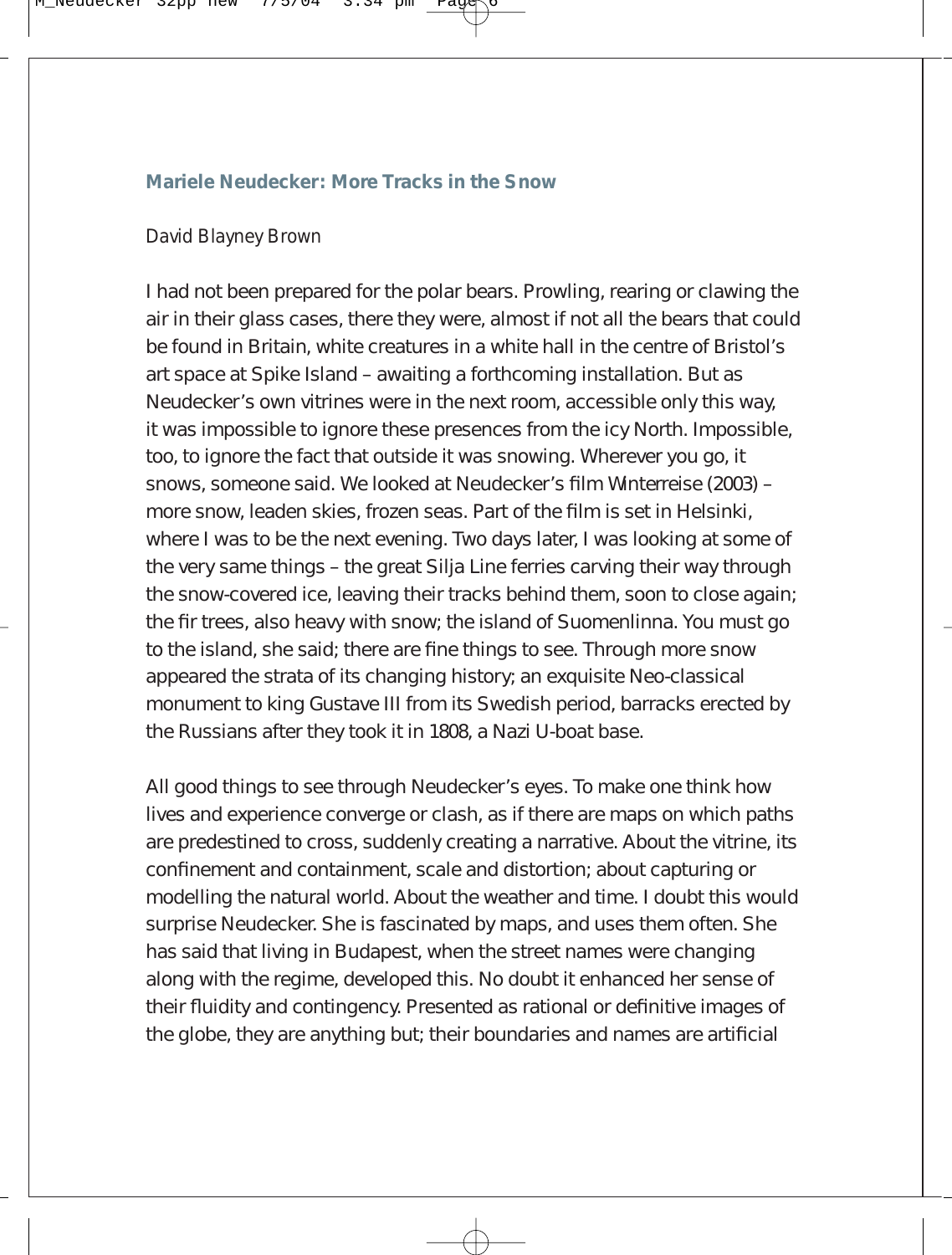

*Winterreise* 2003 *Der Leierman* (The Hurdy Gurdy Man) Film still Commissioned by the Contemporary Art Society Special Collection Scheme on behalf of Leeds City Art Gallery with Funds from the Arts Council Lottery, 2003 (in collaboration with Opera North)

and changing creations, our response to them is modified by memory, culture, language, imagination too, and changes to the earth's surface and climate mean that no map can be for ever. Hers are moulded into contours, which they may or may not actually describe. Or she has created new ones, excavating the contours of the English Channel – and glimpses of life in England and France – from a photo album found in a thrift shop, or making a parallel universe from maps drawn from memory.

Neudecker's maps are not just for looking. They suggest the journeys which concentrate and distil experience – or let imagination soar. In some significant works using latitude and longitude, she reminds us of the relativity of time and space, and balances the roles of memory and the subconscious along with empirical calculation. Her early plaster casts of the meridian line at Greenwich, *Meridian Installation* (1990), and later *The World's Prime*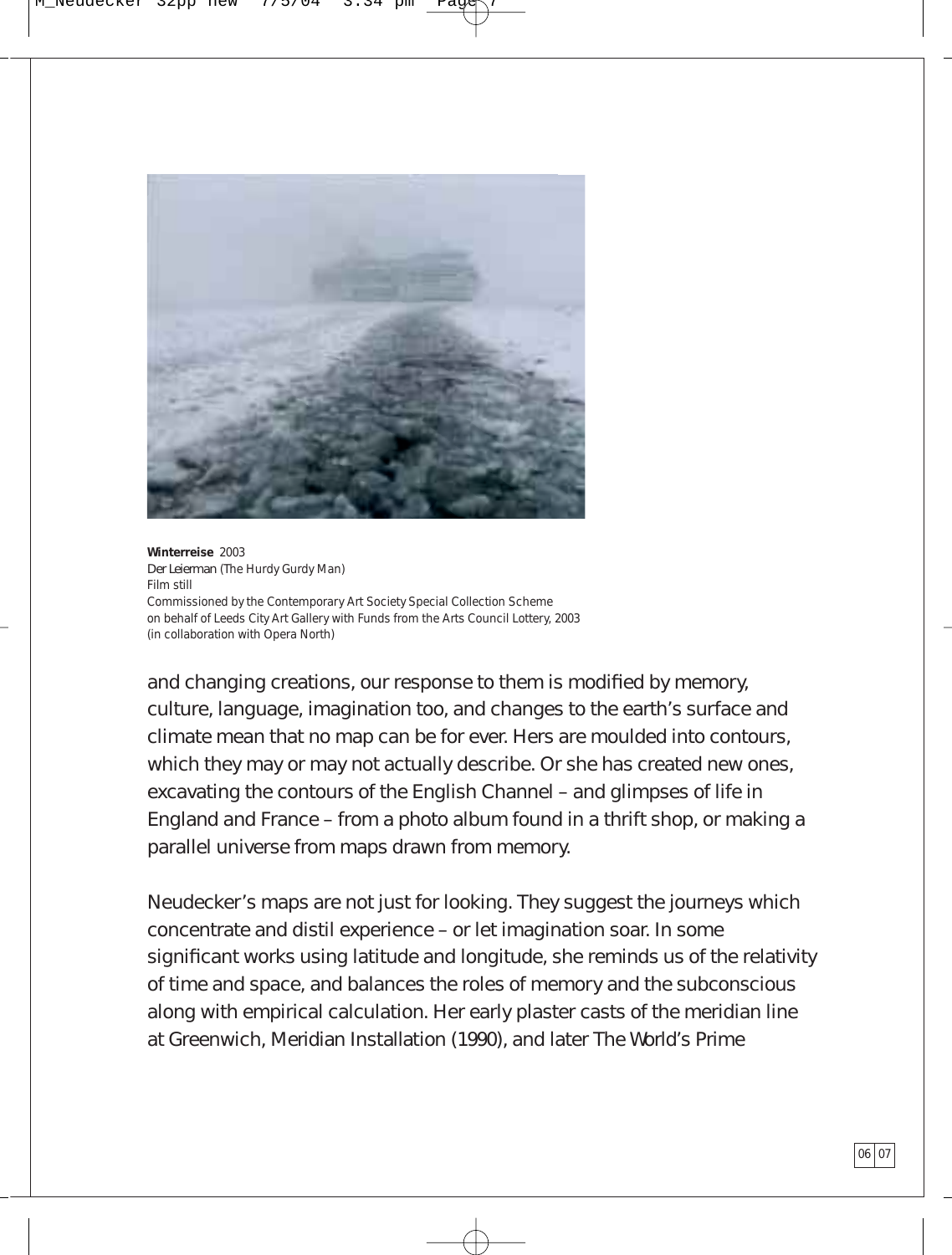*Meridian (0100H–2400H)* (1997) remind us that, as Maite Lorés has written, 'longitude equals time and that time is geographically relative. Latitude, on the other hand, is empirically bound to the physical universe. Its deviations north and south of the Equator are mapped directly onto the astral chart and can therefore be more readily fixed in memory'.1 Latitude is addressed along with cultural and emotional memory in Neudecker's *Winterreise.* This series of twenty-four short films was made in four locations on the 60th parallel north – Shetland, near Oslo, in Helsinki and St Petersburg in the winter of 2003. Schubert's settings of Müller's poems are beautifully sung in the accompanying soundtrack, the related texts floated over the visuals, while in a separate *Prelude* (2003) to the cycle, they are read by people Neudecker happened to meet on her way. The melancholy, restlessness and loss of the lovelorn narrator's soul is evoked not by any sad beauty in the settings, but by their very banality, which creates a sense of non-arrival, of ongoing movement – on a descending escalator or those big, passing ferries. The traveller's journey is infinite, hardly broken by inconsequential pauses. Longitude and latitude are the determinant of *Another Day* (2000), a simultaneous record of the rising and setting sun at opposite ends of the globe, at Ponta Negra in the Azores and Wilson's Promontory, Australia's southernmost lighthouse. Because of its more obvious beauty and larger scale, and because of enduring associations of dawn and nightfall with beginnings and endings, one comes to this with different expectations, a desire to invest it with significant meaning. It is disappointing, for example, to realise that this is not the first sunrise of the new millennium, that in fact it was filmed five months later. Above all, one wants to relate it to Romantic depictions of sky and weather, to their sense of the transcendental and the Sublime.

Kant famously ruled that 'it is the disposition of soul evoked by a particular representation engaging the attention of the reflective judgement, and not the Object, that is to be called sublime'.2 Neudecker's representations are pitched precisely at that disposition, conscious that it also now involves nostalgia. What interests her most in Caspar David Friedrich's *The Cross in the*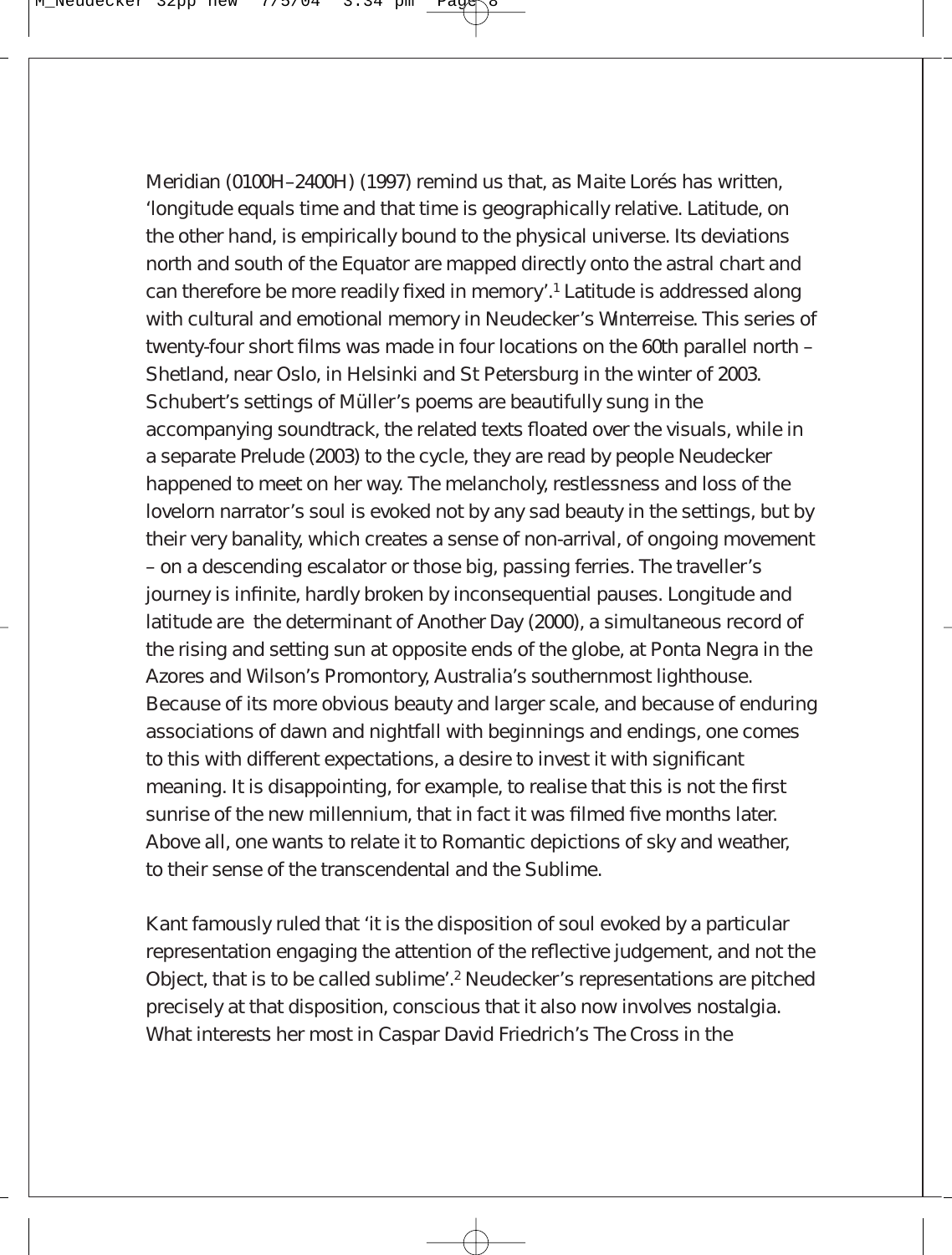

*Stolen Sunsets* 1996 Glass, water, food dye, salt, fibre glass 45 x 65 x 180 cm Arts Council Collection Installation *Private View*, Bowes Museum, Barnard Castle, 1996 Photograph J Hardman-Jones

*Mountains* (1808), she says, is that this is not an altarpiece depicting the Crucifixion itself, but a landscape with a wooden roadside cross. It is knowingly deceptive. Yet, from the time of its first showing in the artist's Dresden studio, placed between candles on a cloth-hung table, it has invited multiple readings and became known – after its first home – as the 'Tetschen Altar'. Its own sun is setting because the real God no longer shows himself on earth – just the sort of symbolism we are hard-wired to expect in such effects, especially when painted by this artist. His, Neudecker says, is an art of symbol and metaphor; it is not really painting – and she trained as a painter. For this, and for his own radical play with ways of seeing and representation, Neudecker would surely have come to Friedrich even had he not been so firmly and contentiously marked on the German cultural map. In her tank piece *Stolen Sunsets* (1996), she referred to a remark by Hans-Jürgen Syperburg in a 1977 film – 'Hitler stole our sunsets'. And much more besides, of course, including Friedrich who was presented by Nazi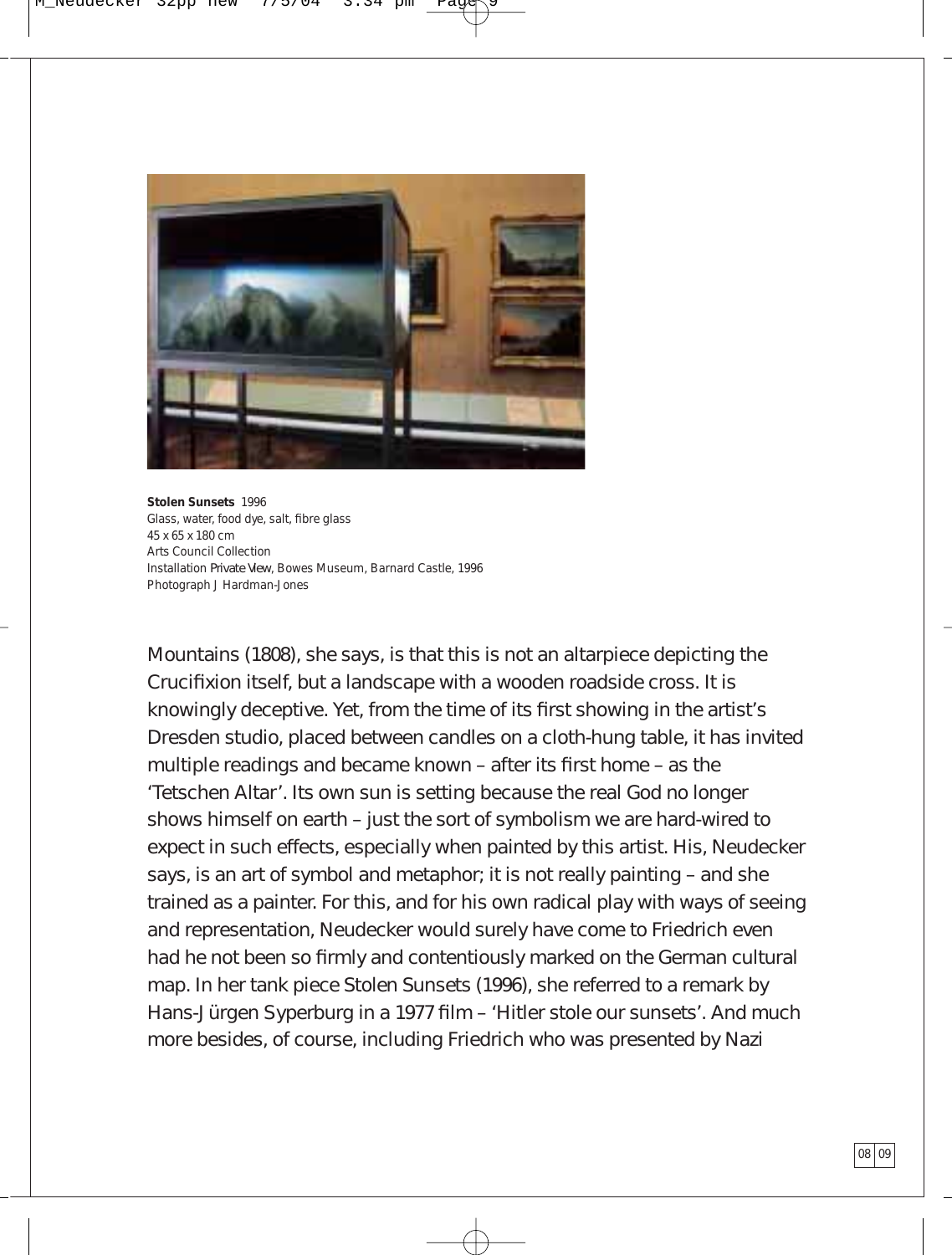

### *Another Day*

*(simultaneous record of the sun rising and setting in two opposite locations on the globe – South East Australia and West Azores)* 2000

Two film stills in lightboxes 79 x 104 x 20 cm each Courtesy the artist, Galerie Barbara Thumm Photograph David Brandt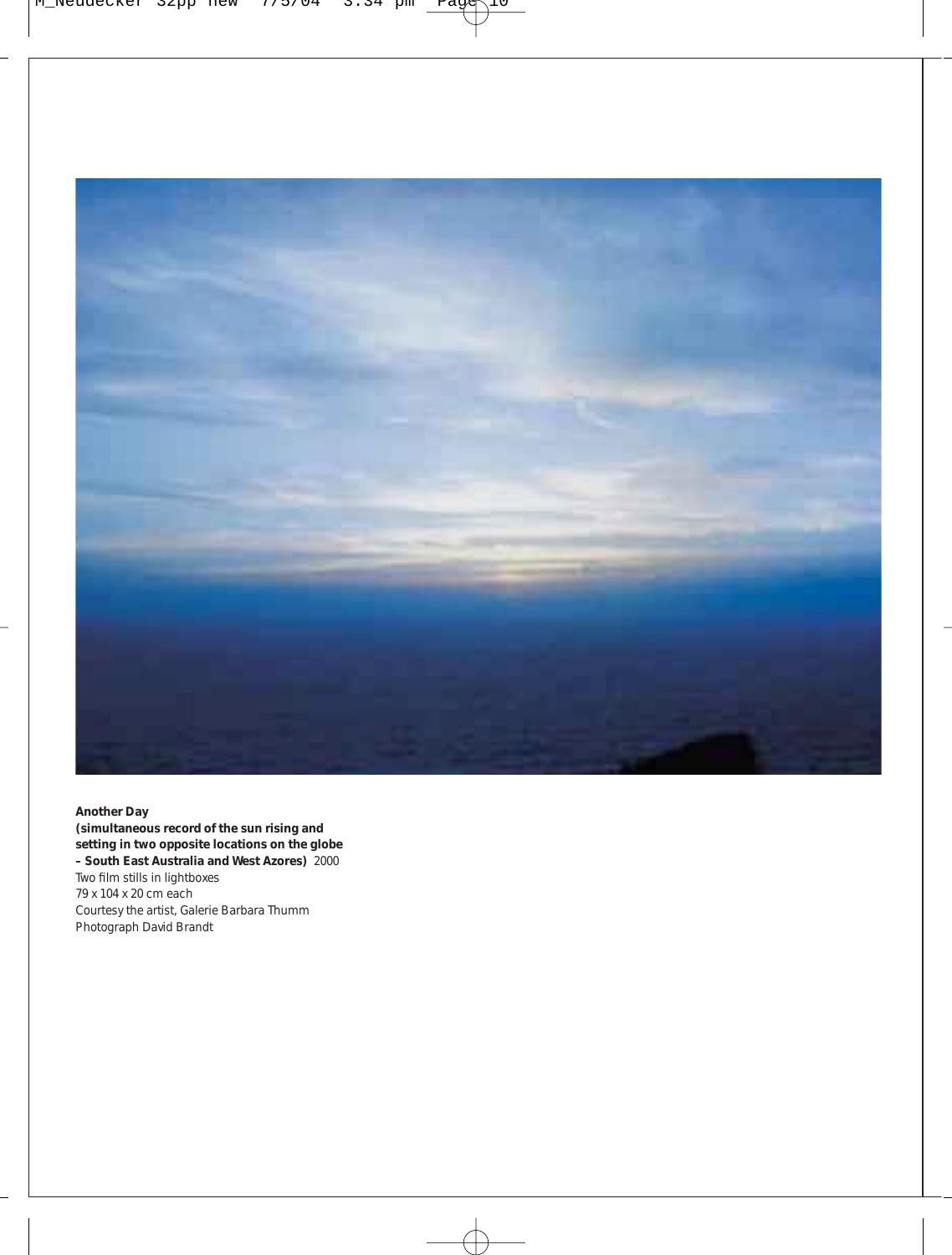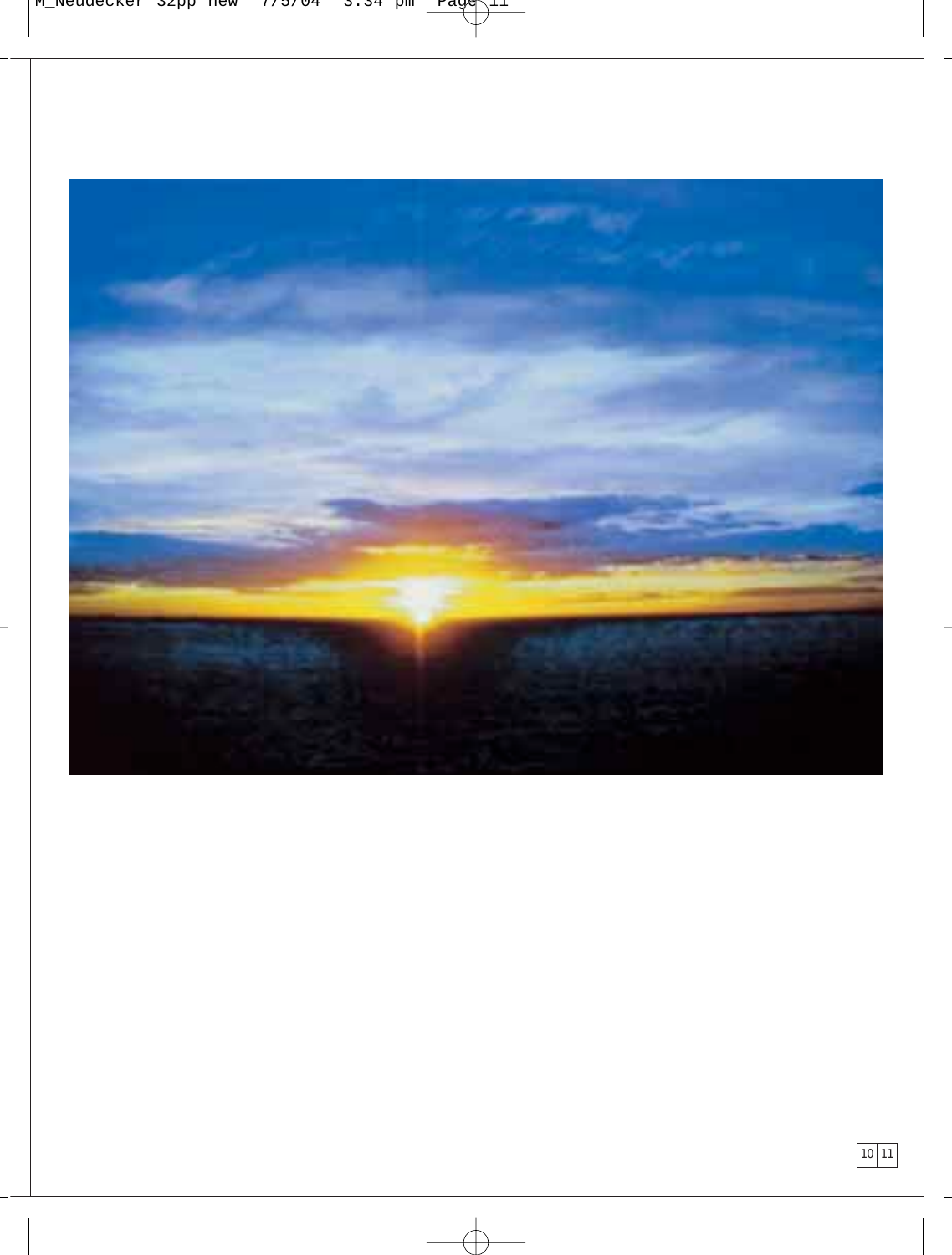propagandists as the ideal artist and the archetype of German Romantic landscape. Whether he was still in need of reclamation from this perversion of history by the time she began to explore his art, as some have claimed, must be questionable. Nevertheless it has been a rich vein in her work, a particular project within the larger project of her tank series, much as Friedrich has been taken to contain or epitomise Romanticism itself.

It was the installation of *Stolen Sunsets* in a gallery at the Bowes Museum at Barnard Castle that led Neudecker to the idea of replicating other artists' work, and then especially Friedrich's, in glass tanks, constructing models of their images and surrounding or rooting them in the chemical miasma which, like some medieval alchemist, she mixes to mimic mist or rain. The uneasy relationship between the solid and nebulous, the distorting or multiplying effects of the tanks when seen from different angles and the intriguing but also unnerving experience of being able to walk round things familiar only on a flat surface (as if we could go behind the artist's eye and enter his mind) add up to a suggestive play on the dialectics of Romanticism itself – in which objectivity and rationalism yields to intuition, the known to the felt. As so often in her work, Neudecker plays with illusion; but as she has said, she wants the illusion to fail. While her tanks, at first glance, objectify old pictorial friends, they soon make them more mysterious and unknown. This is rewarding with Friedrich, who played so remarkably with pictorial space, taking us with him to look down on the peaks of misty mountains or to peer over the edge of precipitous cliffs, and always painted, as he said, with his mind's eye. The glass wall of the tank intervenes between object and viewer much as Friedrich inserts his signature figure looking into the landscape, the image of the artist himself whose interpretations we are invited to share. Friedrich's various views of his Dresden studio window, only partly opened to the world outside to emphasise the interior nature of his vision, have been memorably reworked by Neudecker in *Who Has Turned Us Around Like This?* (2002) – perhaps a farewell or a summing up of her study of the artist; in a tank of two halves, the window separates the studio space, scrupulously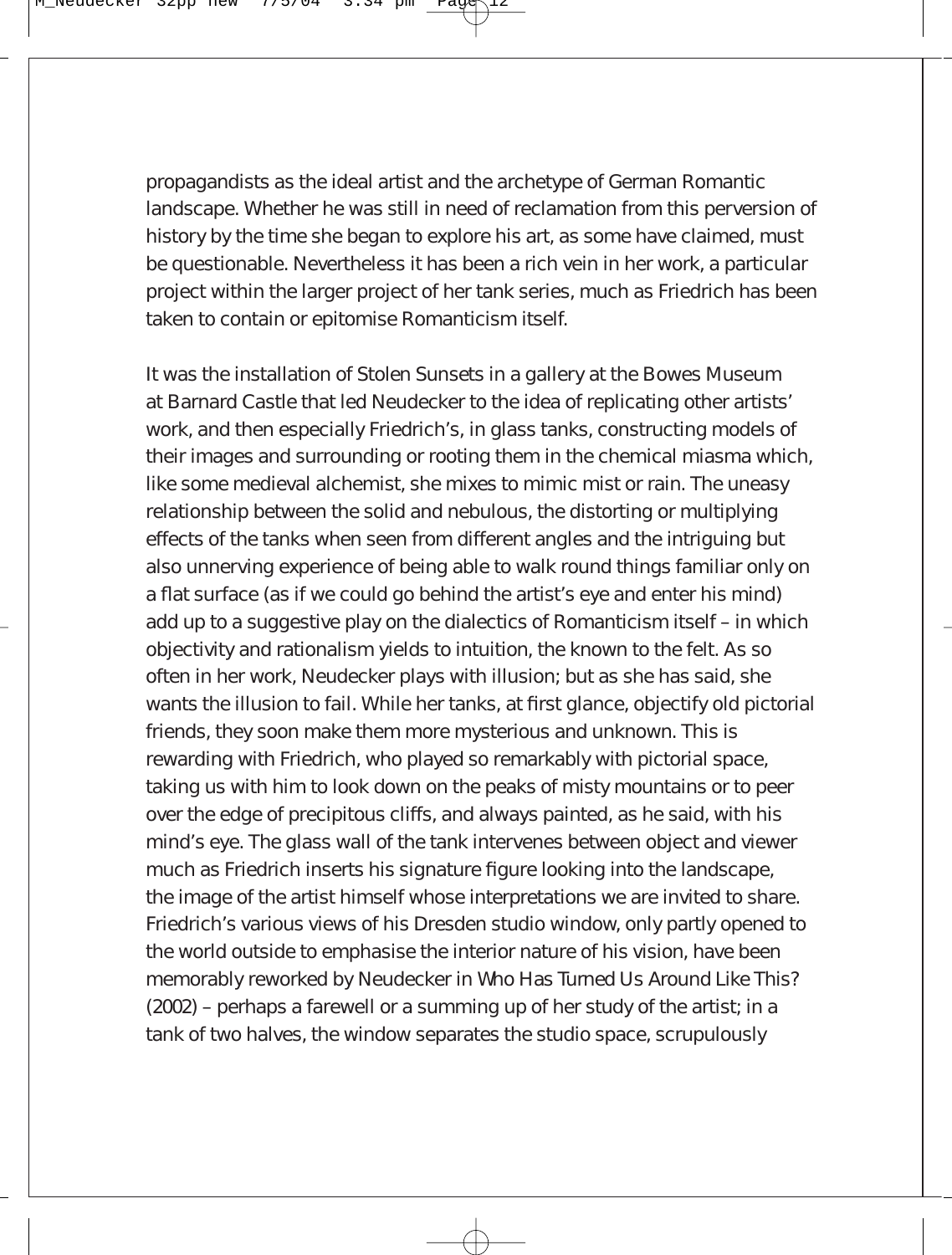

*Who Has Turned Us Around Like This?* 2002 Glass, water, acrylic medium, salt, fibre glass, plastic 50 x 125 x 170 cm (including plinth) Collection of the artist, Galerie Barbara Thumm Photograph Woodley and Quick

modelled on Friedrich's own, from a different exterior in which a tree is shrouded in fog. With their small, sometimes miniature scale, the tanks invite us to look down into their subjects as well as walk around them, much as Friedrich's own viewpoints sometimes hover somewhere above ground level, thus eliminating the conventional landscape foreground.

Novalis's aphorism that Romanticism made the strange familiar and the familiar strange would certainly apply to Neudecker's tanks. Far from freezing and containing the works that inspire them, they release them into new life. They are not and cannot be literal. The quotational tank in this exhibition, *There Go I* (2004), is a part-recreation of Arnold Böcklin's *Island of the Dead* (1880)*.* She has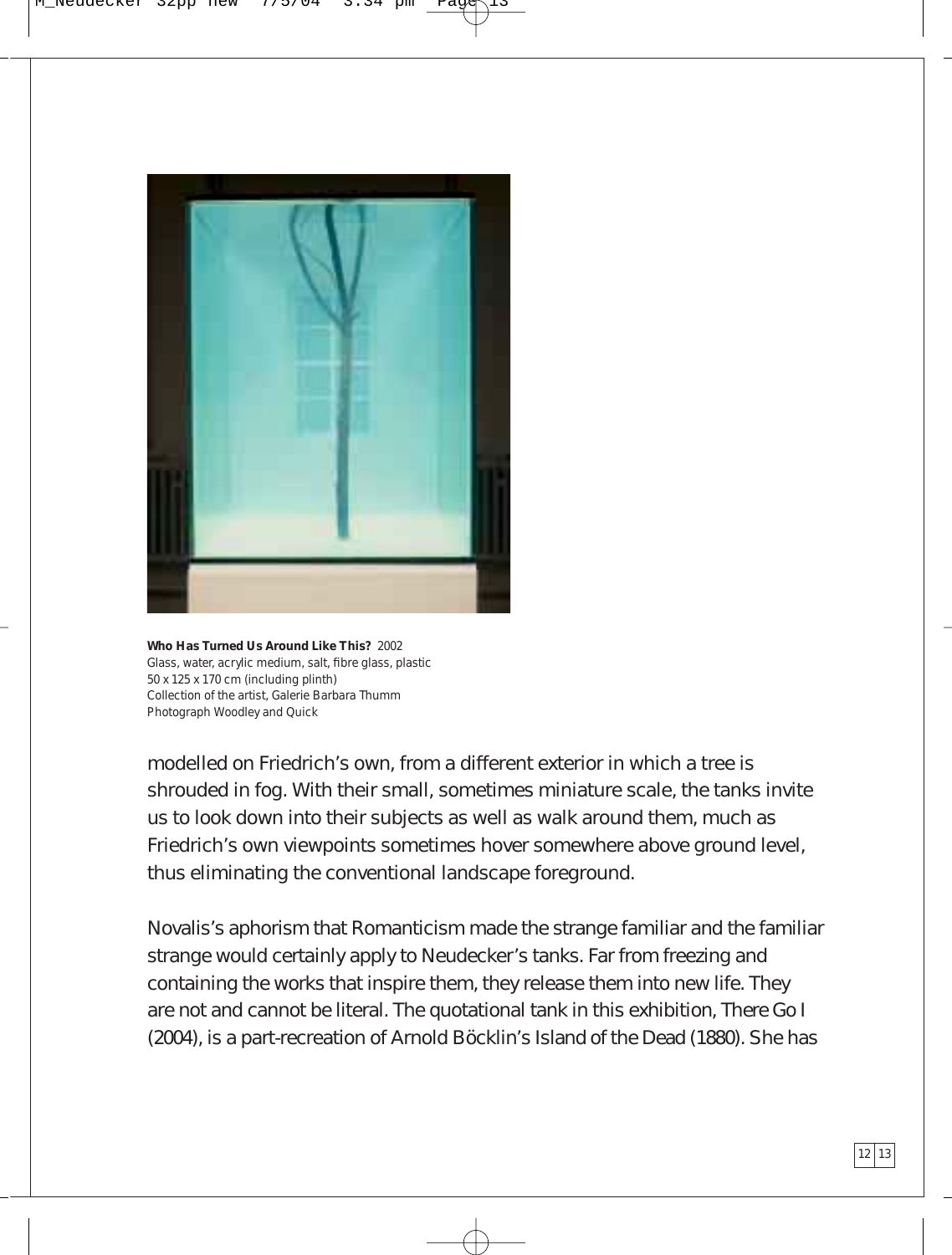

**There Go I** 2004 Glass, water, food dye, salt, fibre glass 44 x 57 x 63 cm plus plinth Courtesy the artist, Galerie Barbara Thumm Photograph Woodley and Quick

been compelled to reinvent the sinister island in the round, to imagine its other side. Its pointy rocks and trees rise from a sea of deepest blue-black. Neudecker has left out the boat bearing its passengers to the island. But look carefully, both on the side of the island borrowed from the picture and on the other, and there are two tiny landing stages, awaiting its arrival. She wanted to make something that was 'cold and deep', that evoked the North, that was 'deadly – not warm or paradisical'. Hers is certainly not the Romanticism of the South, that longs, with Goethe, for the lands of the lemon tree. But it is not without humour at least. Once again here, she has followed an artist's lead on a voyage into the subconscious; it is helpful to have a choice of two landing places.

In other tanks, Neudecker has broken away from quoting other artists to confront the landscape imagery that inspired them. In doing so, she has released it from their own highly selective vision, or continued her critique of their subsequent cultural exploitation. *It is a Good Thing to Lose Control*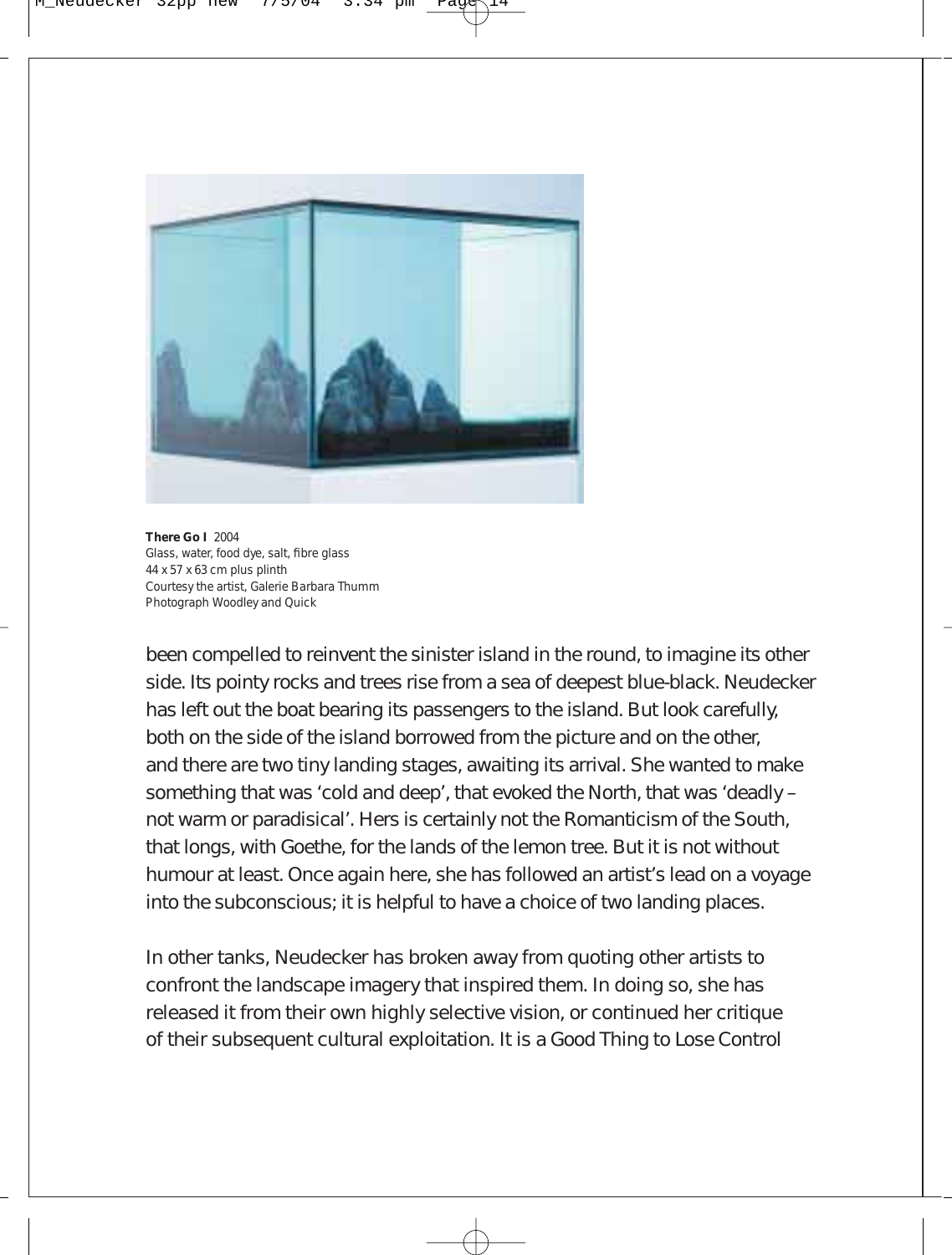

*There Go I* 2004 detail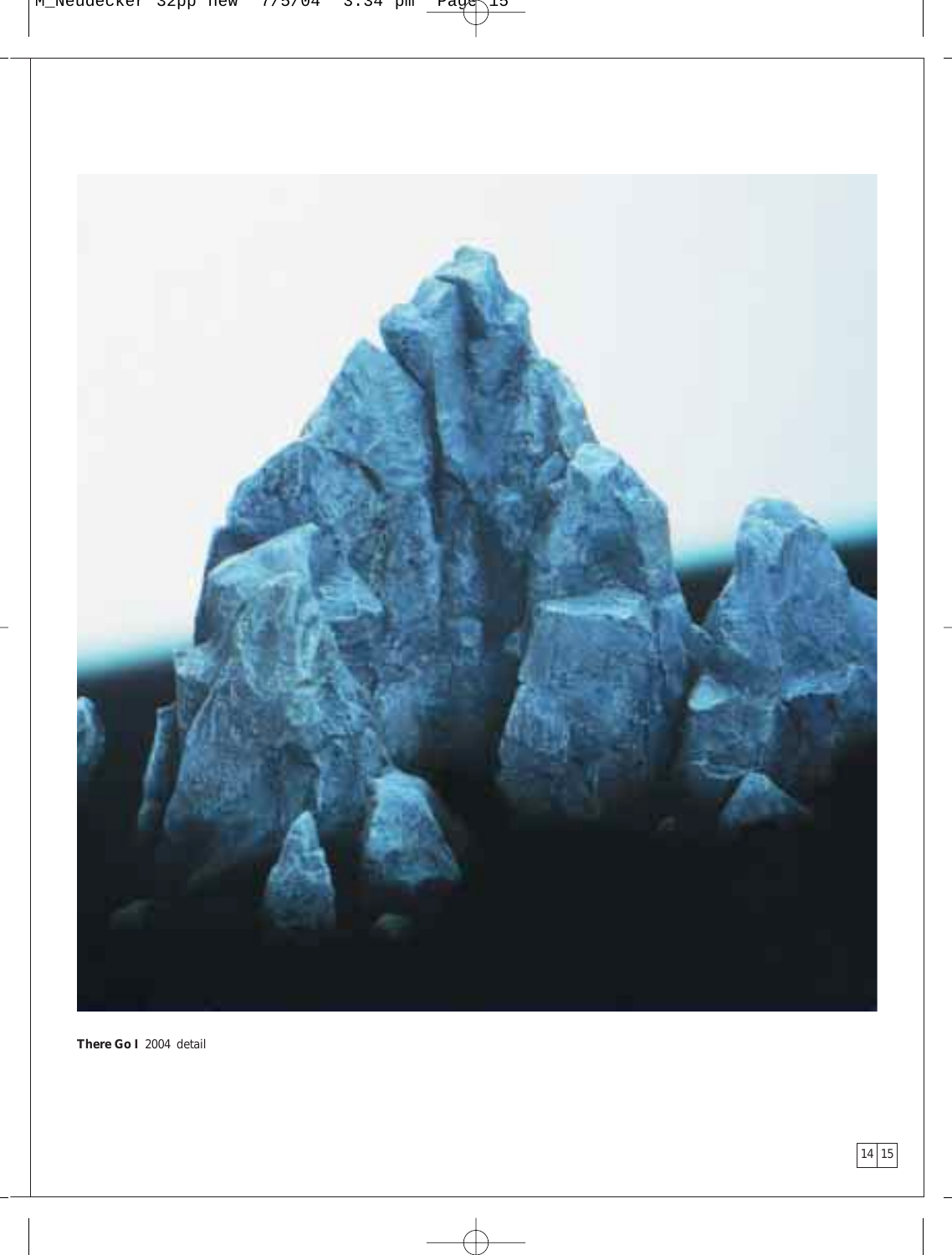

*It is a Good Thing to Lose Control Sometimes* 2000 detail Glass, water, acrylic medium, salt, fibre glass, plastic 106 x 124 x 136 cm (including plinth) Collection Thyssen Foundation, Vienna Photograph Woodley and Quick

*Sometimes* (2000) shows her own love of looking down, of the aerial survey, in its almost limitless range of mountains spread out low in their case, while the Romantic disposition to altered states is acknowledged in the title with, perhaps, a hint that such traditions exert their own undue 'control'. The archetypal German forest has been a recurrent theme. At Tate St Ives, it is represented by *Things Can Change in a Day* (1998), its title expressing her preoccupation with time and its mutations. *I Don't Know How I Resisted the Urge to Run* (1998) presents the forest, the trees swimming in mist, as a primeval space or realm of the subconscious. The title hints at the alarms therein and the fears they bring – not least of those who have corrupted such symbols by their evil nationalism. The work is both beautiful and creepy. Even without a name, it would be spine-tingling. Its trees are half-dead, rotting in the damp earth of the forest floor. *Far into the Day* (2000) carries the idea of decay and corruption further. Some crumbling, eroding mountains, dotted with dying trees, are contained within a case that is mounted on a cenotaph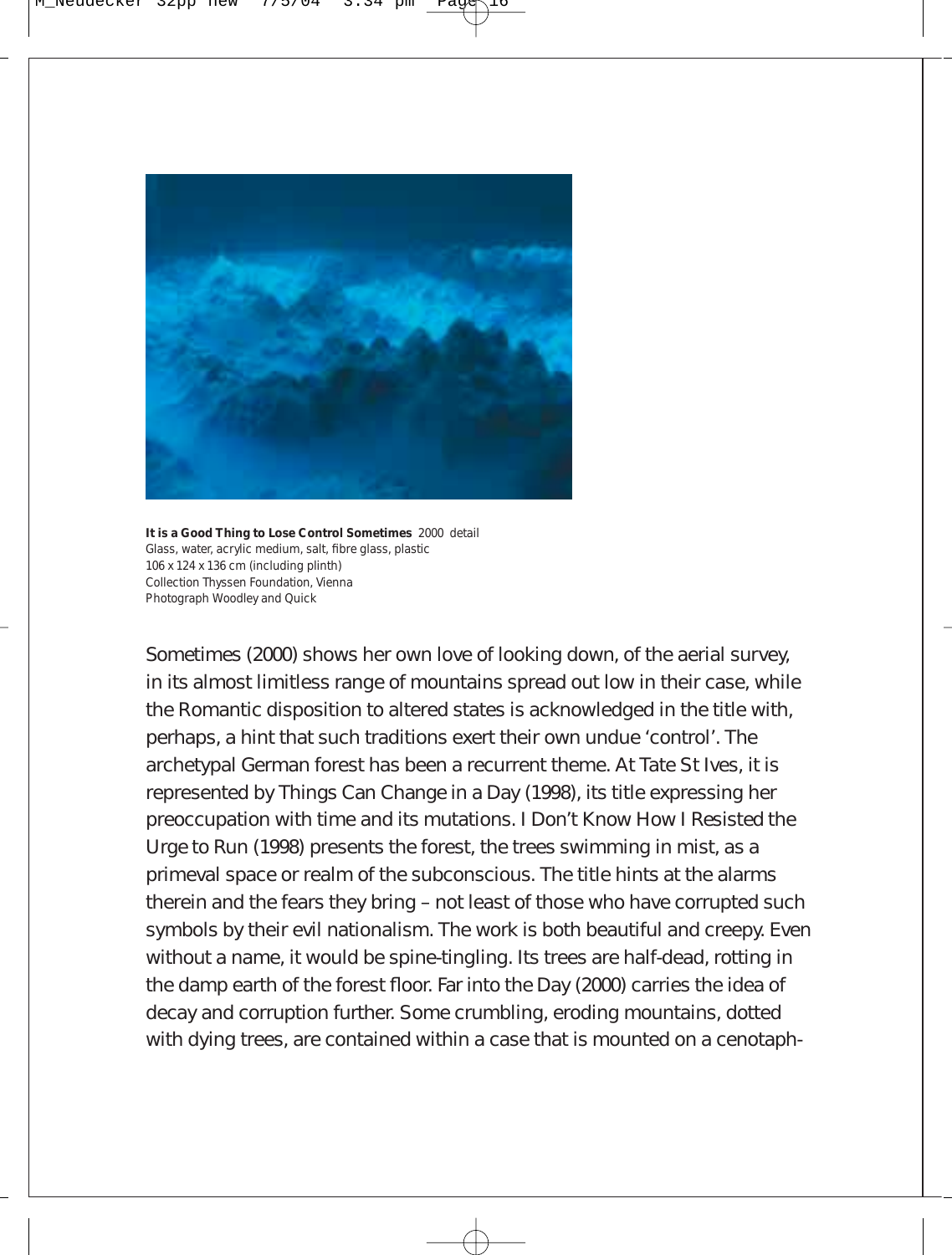like plinth. As its grandeur fights with the sadness and disappointment it supports, the piece becomes a memorial – to a dying planet, to landscape art and its practitioners, to the culture that valued such things in their prime. Its polar opposite, perhaps, is the magnificent *Unrecallable Now* (1998) – a glittering, pure mountainscape rising above cloud, liberated from the case and spread across a floor. Here again we look down, but at a world still bright and clean. With its own suggestive title, this, too, shows what we have lost.

Outside her tank series, Neudecker has continued her references and her enquiry into seeing and perception. The Norwegian, Lars Hertewig's encounter with German Romantic art (or rather, artists) had grave repercussions. He was



**I Don't Know How I Resisted the Urge to Run** 1998 detail Glass, water, acrylic medium, salt, fibre glass, plastic 61 x 75 x 90 cm plus plinth Collection Johannes and Bernarda Becker, Cologne Photograph Woodley and Quick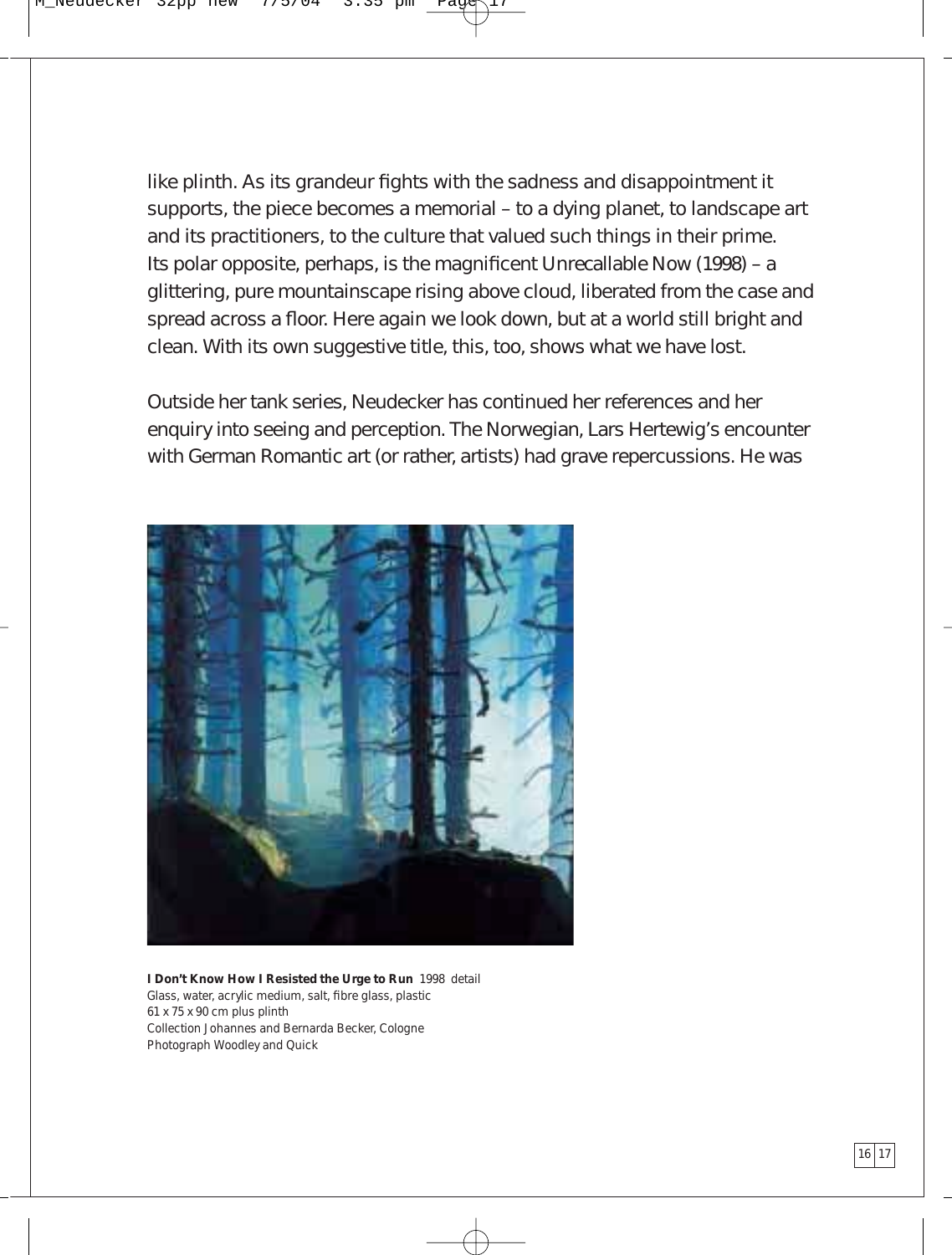

*Far Into the Day* 2000 Mixed media including wood, acrylic glass and fibre glass 126 x 244 x 410 cm Collection of the artist, Galerie Barbara Thumm Photograph Woodley and Quick

inspired to paint his own iconic pictures of his national landscape of fjords and forests, but as a rough 'provincial' from another country he was so tormented by his fellow students at the Düsseldorf academy that he ended mad, living in an asylum and reduced to painting his now imaginary landscapes on cigarette papers with tobacco water, so that they became postcards from an inner hell. Does Neudecker, herself from Düsseldorf, know this? Or is it another of those strange crossings of paths? At any rate, it adds another layer of meaning to her *Deluge* (1998), in which a forest landscape by Hertewig (c.1865) is projected along with Francis Danby's *Deluge* (1840) – an axiomatic Romantic image of the Apocalypse – on video monitors facing each other in a darkened space. The images curve back to form globes or planets, spinning in the dark, advancing and retreating, to a deafening soundtrack of wind and thunder. These are landscapes of the mind, tormenting and tormented. In their constant repetition they suggest a continuum, but also they seem prophetic. Coming it seems from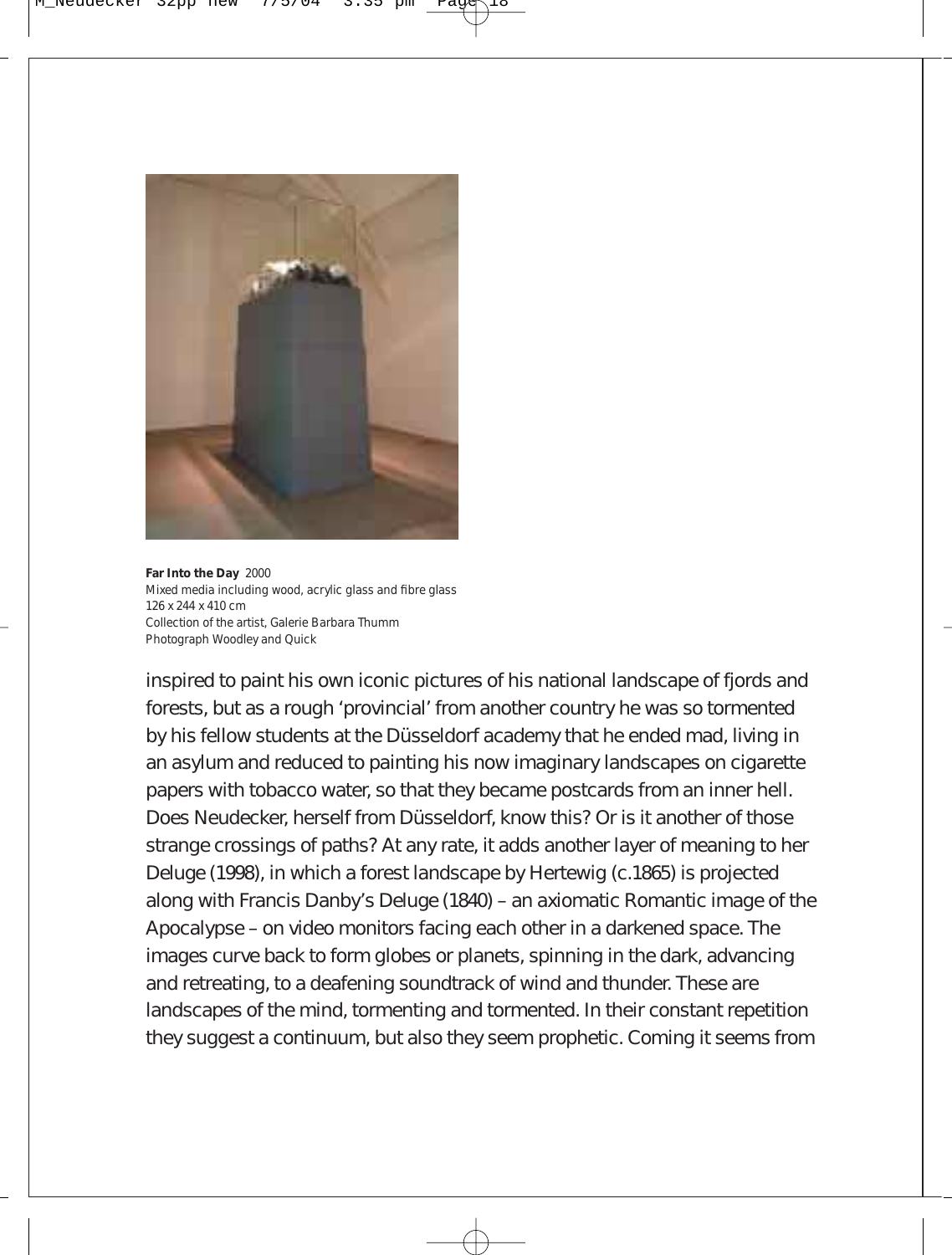

*Unrecallable Now* 2001 Installation Yokohama International Triennale Glass and metal tank, water, acrylic medium, fibre glass 120 x 850 x 1950 cm Collection of the artist, Galerie Barbara Thumm Photograph Shigeo Anzai





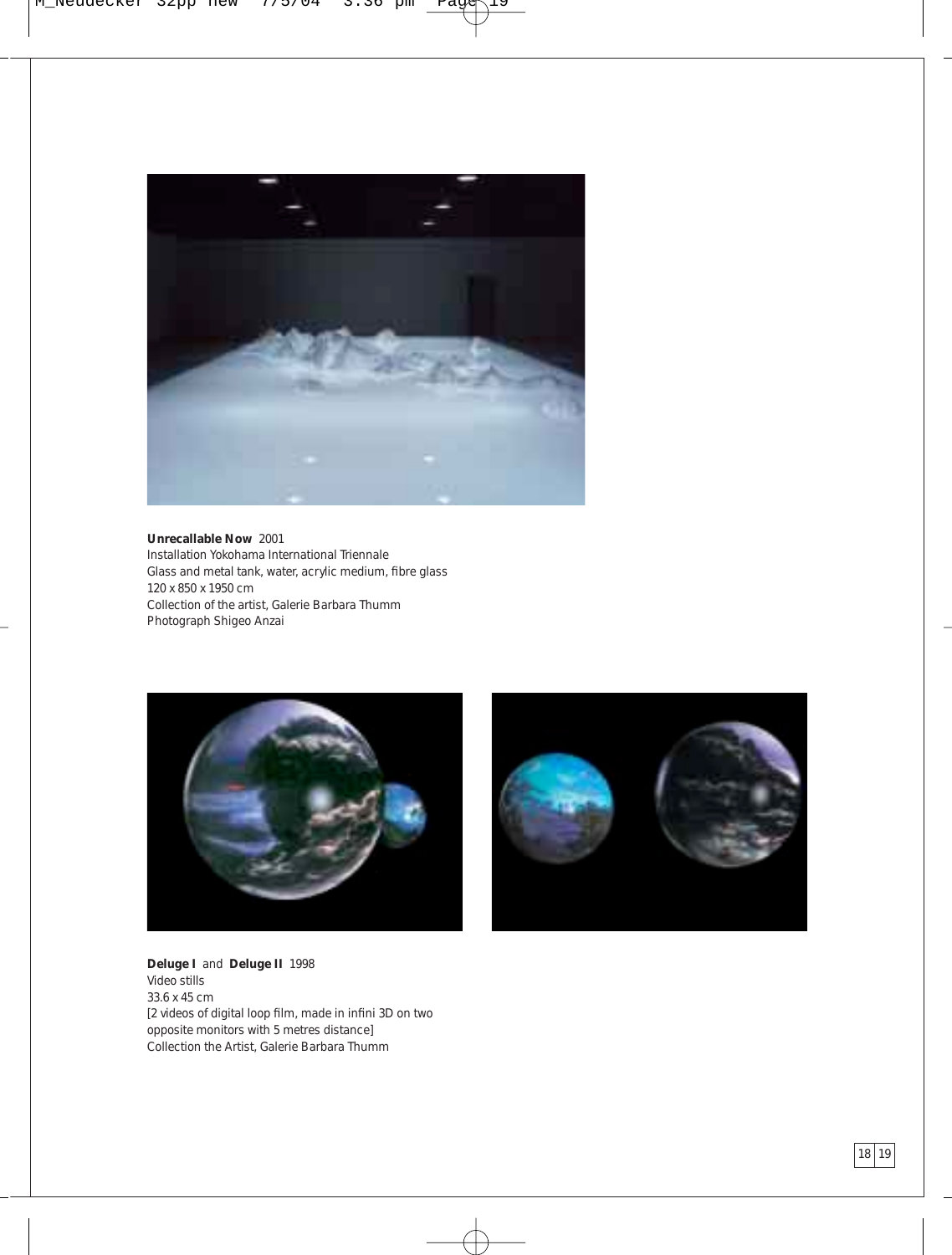an irrational place, they may yet come true. If there is a moral, it is that the catastrophic human failure that destroyed Hertewig's vision of nature will justify nature's ultimate revenge.

Here as so often in Neudecker's work, whether in film, video, or in her models and cases with their careful constructions and simulated weather, one is fascinated by technique and process. The cleverness of the concept and its technical achievement fights with the strangeness of its effect. Our own ways of seeing, as well as hers, are brought into question. She makes conscious play with the science of optics. The triptych shown at Tate St Ives, *Over and Over* (2004), *Again and Again*, repeats the same subject of a cave. What would normally be experienced only from within or from its opening is presented in the round, and the reflections and transformations of the image from tank to tank echo those set up by a single case in an extended refrain. The effect is almost musical. The daughter of a chemist, she knows how to mix her mists and clouds, but to us they appear little miracles. The sciences inform her work, and she accesses whatever technologies are needed to translate her ideas. *Another Day* (2000) required highly sophisticated satellite communication between the twin locations and the use of complex British and American sun calculation equipment. Like the Romantic artists she has investigated, she researches other disciplines, following their lead in incorporating the natural sciences or chemistry, whether enlightened and rational, or mystical, into their own sensibility. Unavoidably, her work puts me in mind of Ruthven Todd's remarkable book *Tracks in the Snow* (1946). Dedicated to a British poet and artist, Geoffrey Grigson and John Piper, themselves post-Romantics, this charted the impact of earlier sciences on Romantic artists, and likened the project to drawing a 'dotted and uncertain line across the face of a map, one of these indications of the possible or probable course of a river across a still unexplored or uncharted territory'. The map, he said, was full of 'strange bays and monstrous headlands'.3

This takes us back to Neudecker's changeable and fantastic maps, and to her charts of space and time, looking backwards and forwards, up or down. She is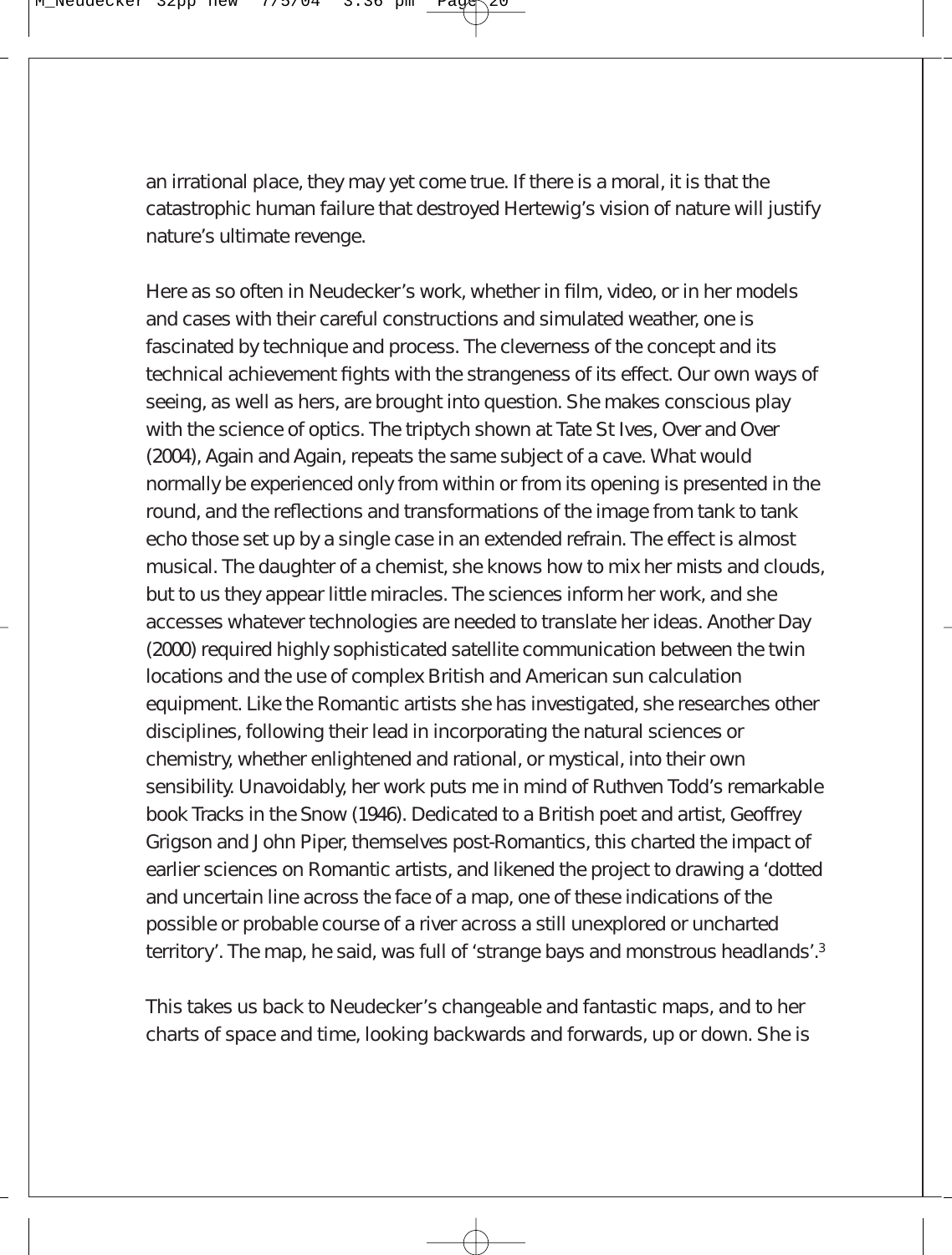

*Do You Come Here Often?* 1993 Cibachchrome of manipulated postcard on foamboard on MDF 42 x 59 cm Collection of Lotta Hammer Photograph Zouzsa Berini

one of those artists who make the weather – literally, by her concoctions of water, salts and dyes – but also in the predictive sense. The way she shows is not reassuring. She is not alone in working with weather, or simulating natural effects. Is this because we all sense a great change coming? Do we want memorials or reminders before disaster strikes? Watching the reactions to Olafur Eliasson's misty sun at Tate Modern – the Turbine Hall itself containing it like a vast case – it was impossible to believe that these were just about the British obsession with talking about the weather that the artist himself claimed. There was a sense of elegy as well as wonder. But it would be wrong to end on a doomy note. Neudecker says people have sometimes missed her humour; she would not want to seem too serious – too German. In one of her altered photographs (1993), she hints at a new ice age. Helsinki, again, appears in what looks like a standard tourist's postcard. But this time, a group of people are buried almost to their necks in snow. They seem happy enough, chatting and playing, and it has not yet covered the various layers of the city's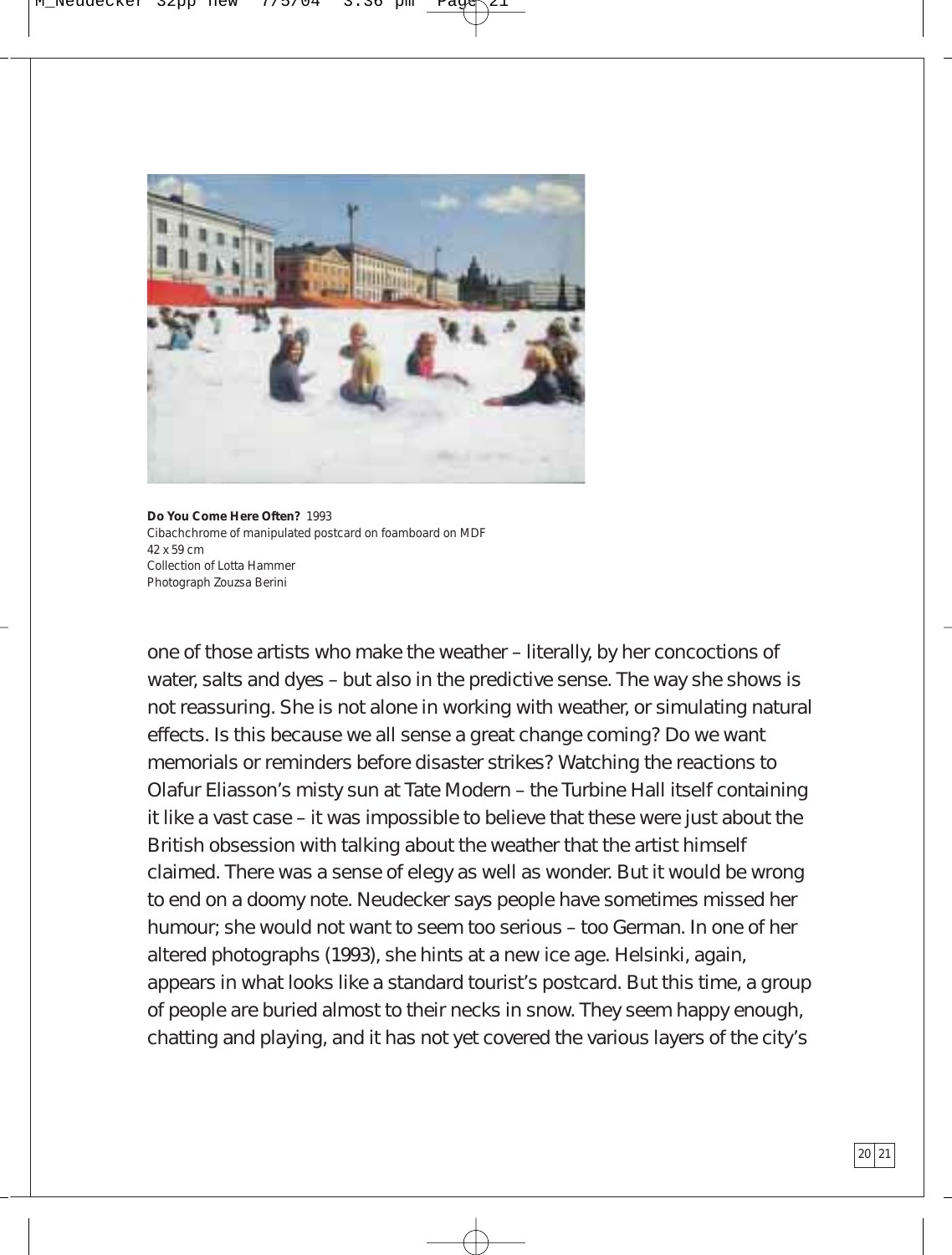*Over and Over, Again and Again*  2004 detail



*Over and Over, Again and Again* 2004 Glass, water, acrylic medium, salt, fibre glass, plastic  $47.6$  x  $47.6$  x  $48.2$  cm each tank (triptych) Edition  $3 + 1$ AP Commissioned by the Met Office for Elemental Insight Photograph Woodley and Quick

history – the Russian Orthodox church, the grand, proconsular building of the Swedish embassy. *Do You Come Here Often?* (1993) is the caption – jokily banal; almost as banal as talking about the weather. One answer might be, yes, but there wasn't so much snow last time. The work seems light, an entertainment, playful as well as profound. Yet prophetic too, since this is the same city to which Neudecker herself returned, to follow Schubert, Müller and their wanderer on his own unending journey. This is Neudecker – geographer, cartographer, choreographer of our tracks in the snow.

With thanks to Mariele Neudecker, Susan Daniel-McElroy and Sara Hughes.

- 1 Maite Lorés, 'The Magic Mountain: The Work of Mariele Neudecker', in *Mariele Neudecker*, exhibition catalogue, firstsite, Colchester, 1999, p15.
- 2 Immanuel Kant, *Critique of Judgement*, Oxford 1952, p98.
- 3 Ruthven Todd, *Tracks in the Snow. Studies in English Science and Art*, London 1946, p2.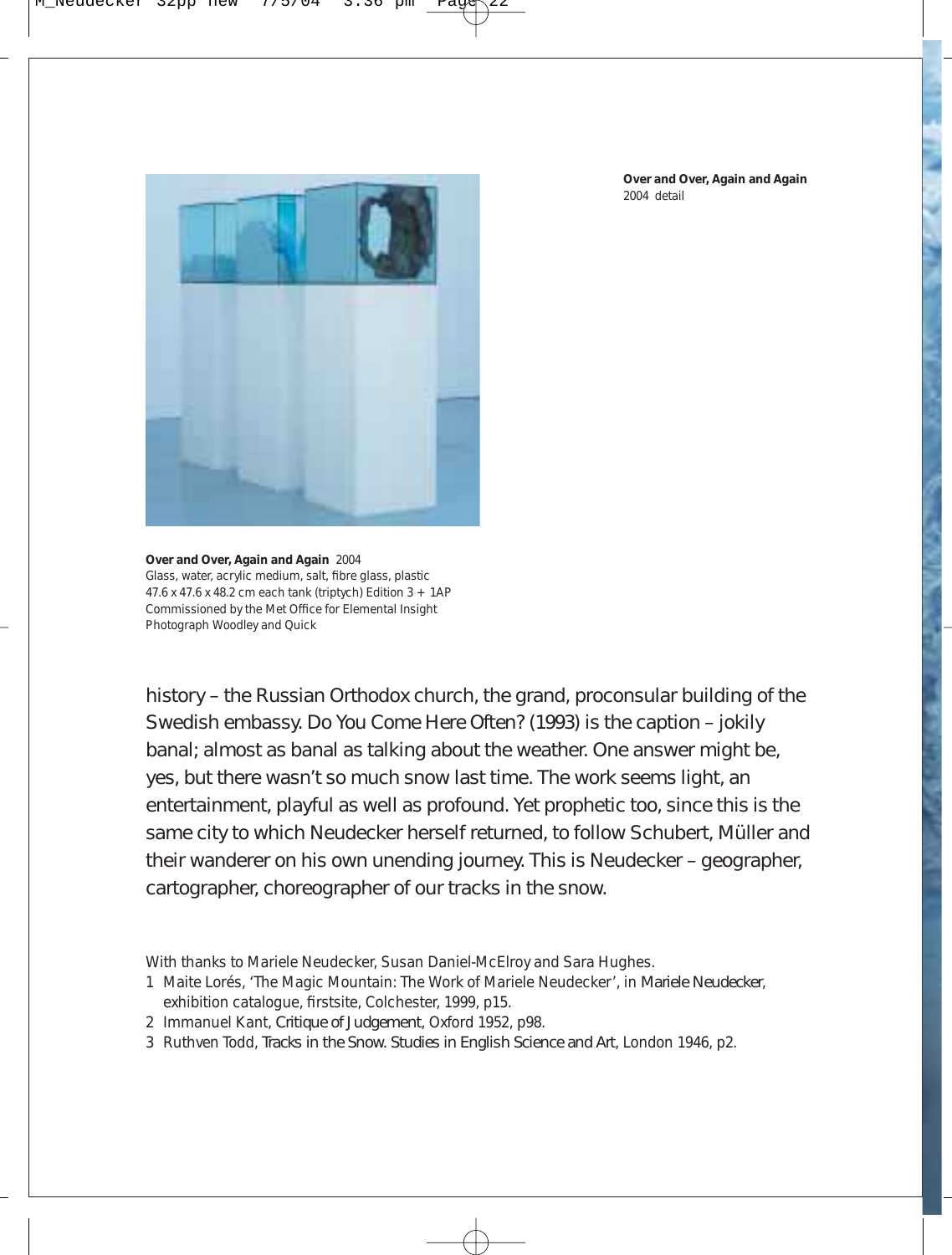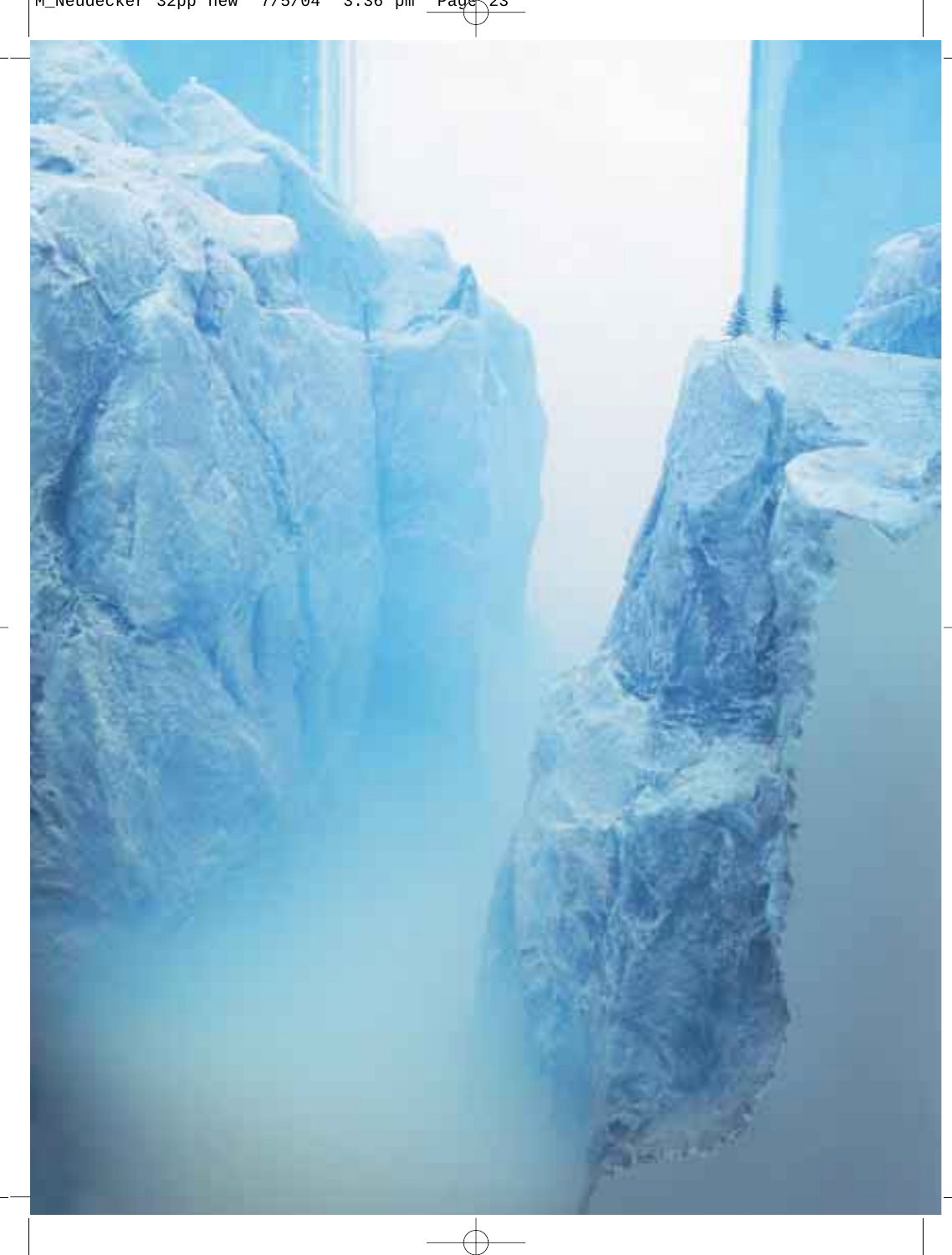

*Winterreise* 2003 *Die Nebensonnen* (The Phantom Suns) Film still Commissioned by the Contemporary Art Society Special Collection Scheme on behalf of Leeds City Art Gallery with Funds from the Arts Council Lottery, 2003 (in collaboration with Opera North)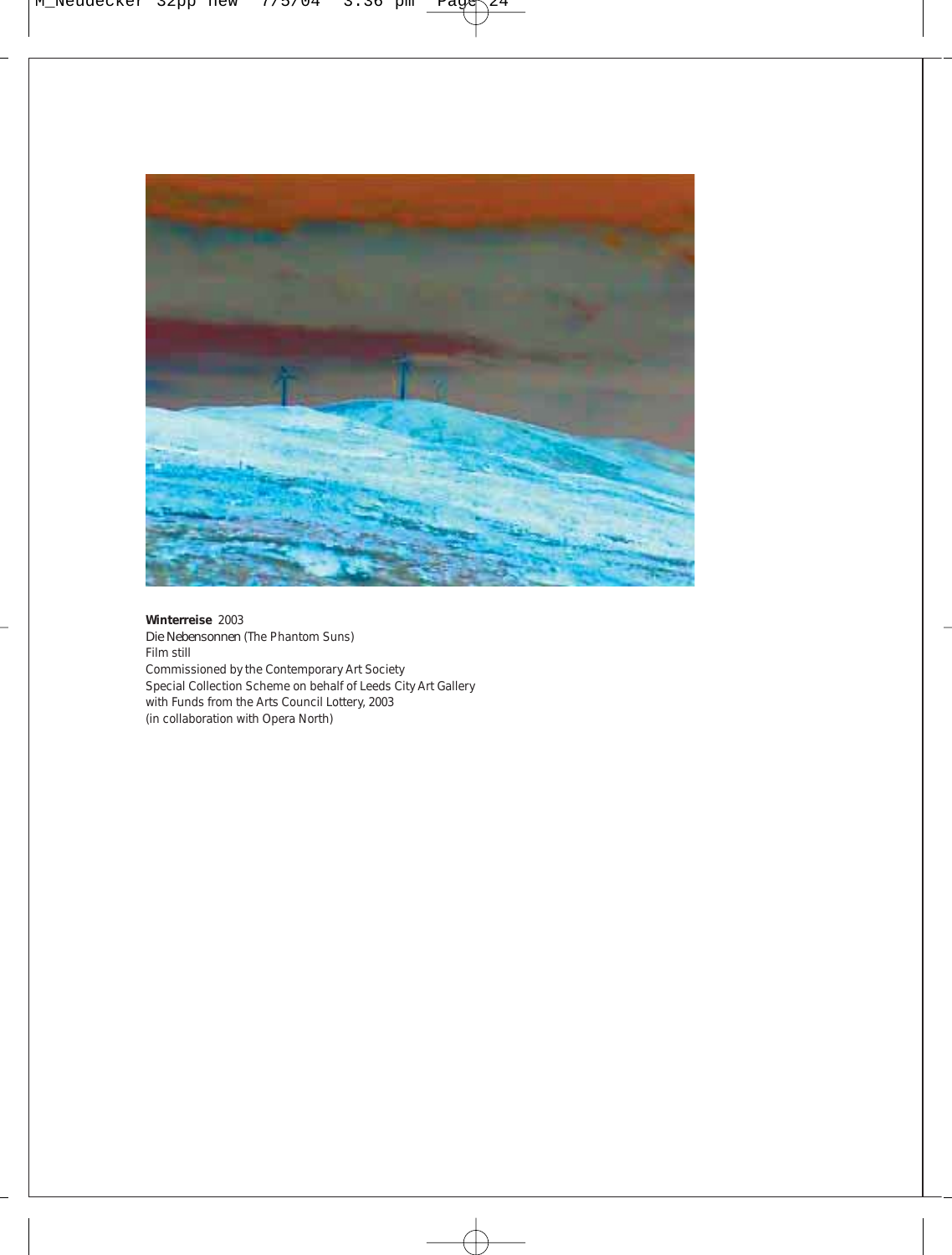# **The Three Phantoms of Winterreise**

'Drei Sonnen sah ich Himmel steh'n'

Douglas Young

1. Winterreise as Exile

Culture is the rule – art is the exception.1 Few Works are as exceptional as Schubert's vast 'song-cycle' of 1827 – *Winterreise* (Winter Journey). Often regarded simply as 24 songs of unrequited love, to which the bourgeoisie listen '*with their eyes closed*', the thematic origins of *Winterreise* are complex and disturbing.2

Schubert (b 1797) was the son of economic migrants. His artisan parents had fled south from Silesia and Moravia in the 1780's to seek prosperity in the newly liberal Vienna of Emperor Joseph II. But Schubert's early life was overshadowed by war; by Napoleon's occupation of Vienna (1805); by economic collapse (inflation, currency devaluation); and by the imposition of a police state under Metternich's control – a control that became ever more repressive when a student assassinated the popular entertainer and police informer Kotzebue (1819).

By then, Schubert was part of a young, radical circle that included writers, revolutionaries, atheists, homosexuals, and the new breed of industrial entrepreneurs, who met weekly to discuss art and current affairs. On a stormy night in March 1820 one such gathering was raided by the security police. Schubert was lucky to be released after questioning. But Johann Senn (who may have been implicated in a plot to assassinate Metternich) was imprisoned without trial for 14 months and then exiled to the Alps. Schubert (who by now had contracted the syphilis which was to hasten his death in 1828) never saw him again.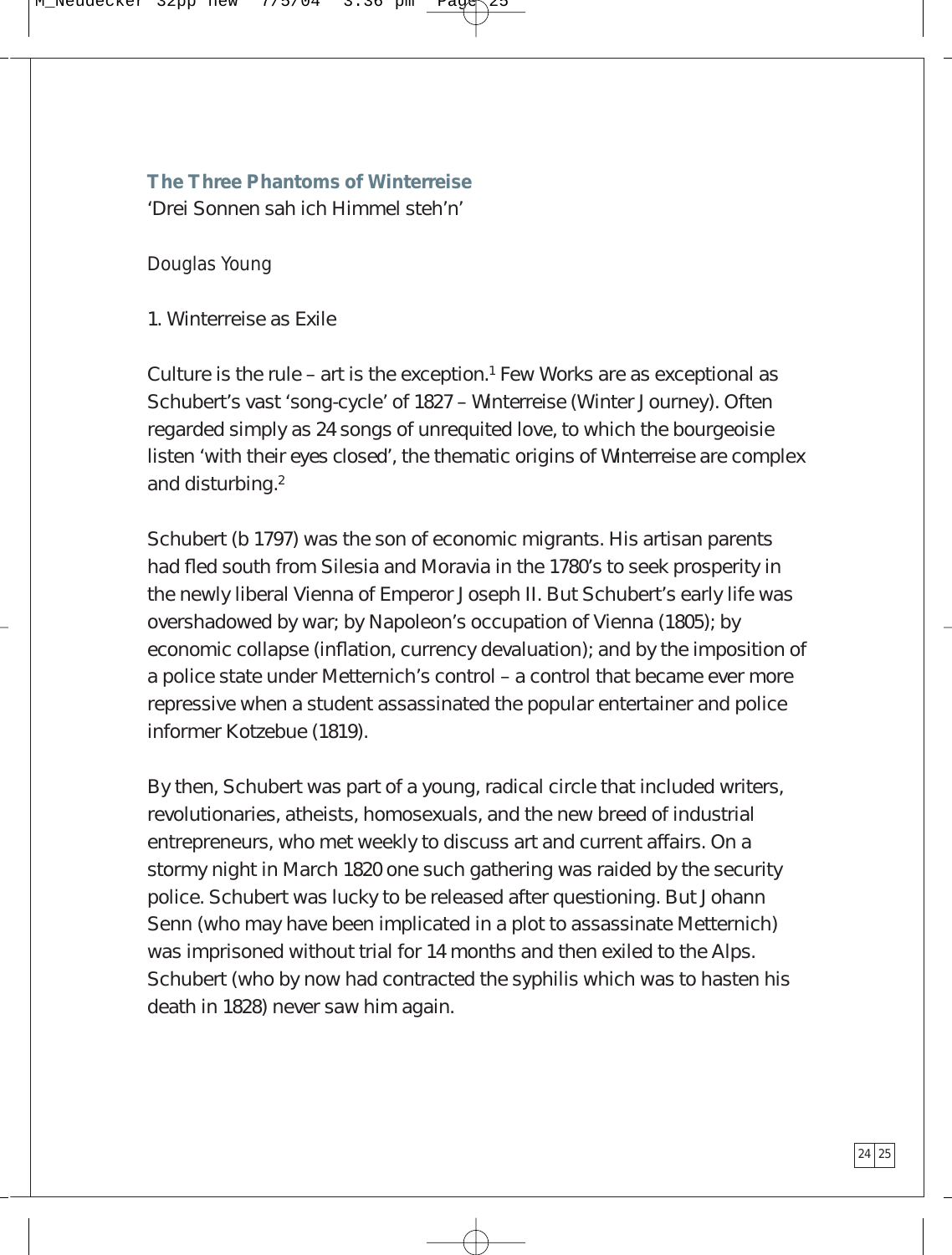

*Winterreise* 2003 Film still

Does any of this have a contemporary ring? We think of Schubert as the soul of *gemütlich* Vienna; but it is unlikely that he felt warmly disposed towards the Imperial GHQ. He lived with the perpetual fear of deportation: *'A stranger I came / A stranger I depart'*. <sup>3</sup> Perhaps *Winterreise* was the projection of that fear? It certainly renders Mariele Neudecker's decision to film her own *Winter Journey* at latitude 60 north, chillingly appropriate.

# 2. Winterreise as Soundscape

Maurice Ravel coined the *phrase 'Sites Auriculaires'* to describe musical compositions in which he evoked a particular place through musical translation of its characteristic sounds. Although composed 70 years earlier, *Winterreise* abounds in such sound-painting: clattering weathervanes; the rustle of leaves, howling storms; biting sleet; a distant posthorn; dogs barking at night in the silent village; the trite tune of a hurdy-gurdy. Prior to Schubert, songs had been simple affairs – a classical *pas-de-deux*: the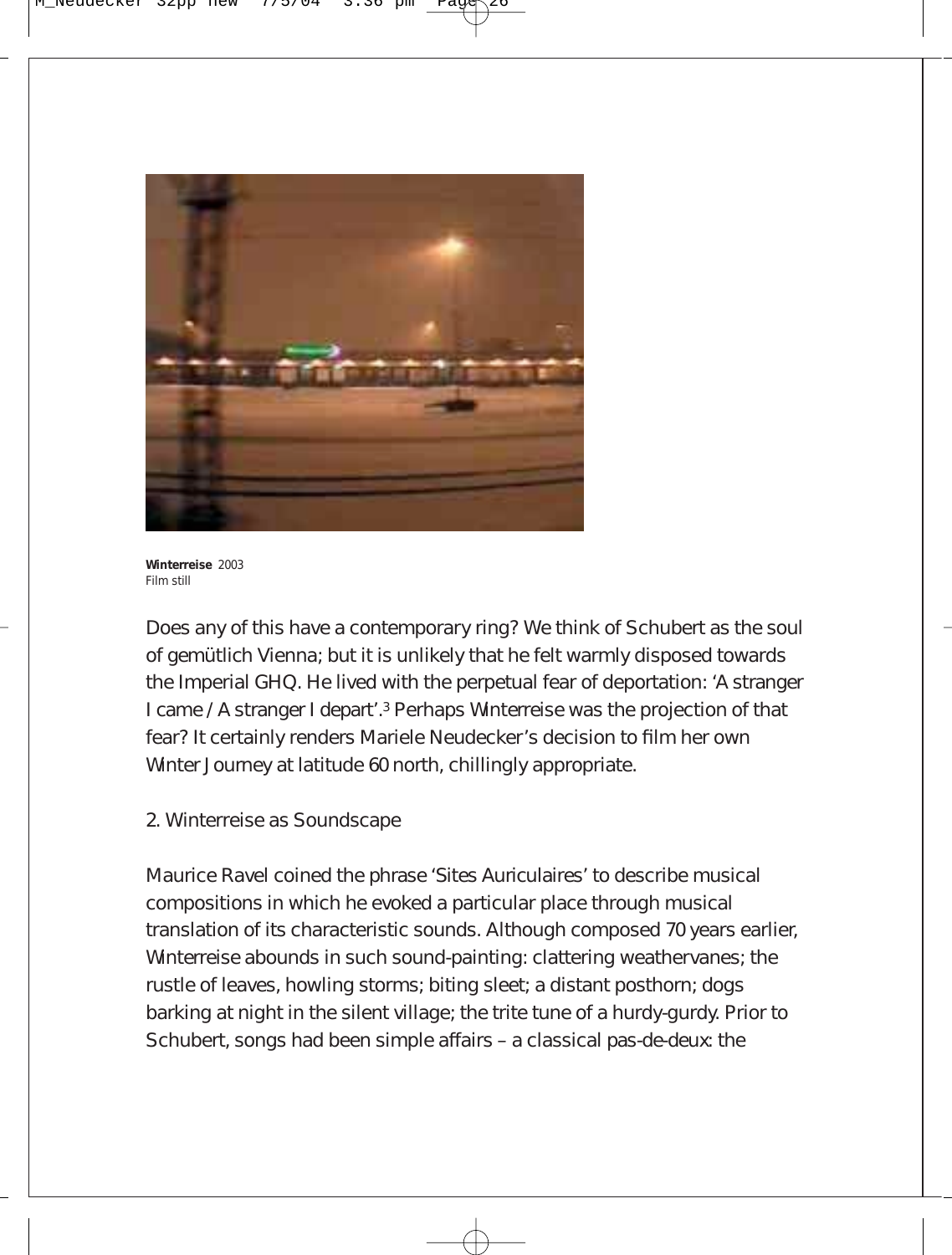reverential accompanist supporting the arabesques of a vocal *prima ballerina*. But in *Winterreise* the singer is buffeted by the *Sturm und Drang* of Beethovenian piano writing. At times he seems merely to comment on the drama painted, in rapid, violent, contrasts, by the keyboard.

It was this paradox that enabled Liszt (a generation later) to transcribe and rework *Winterreise* for solo piano. Both Schubert's and Liszt's musical textures have a visceral, tactile quality, like the furrowed surface of a Constable oil – sound applied with a palette-knife! The primeval musical landscapes of Mahler, Bartok and Messiaen are already close.4

But *Winterresise* is also an 'inner-landscape' – an early example of interior monologue. Apart from the protagonist there are no other characters on this winter journey. As he trudges, exhausted, through the snow, he imagines three 'phantom suns' in the darkening sky: a surreal hallucination straight from Büchner's (and Berg's) psychotic *Woyzeck* (1836) – or from the expressionist fantasies of Schoenberg's *Erwartung* (1910).5

# 3. Winterreise as Dogme

What Thomas Mann called Romanticism's *'deep pessimism, its musical attachment to night and death'* counterbalanced, indeed outweighed, the 19th century's liberal faith in science, reason and progress. This complicity with the dark (so strong in Wagner and Baudelaire) can already be felt in *Winterreise*, and has held a powerful fascination for cinema, from *Nosferatu* to *Blade Runner.* It has been most intelligently analysed in the work of Ingmar Bergman. Journeys that are also metaphysical Quests underlie several of his greatest films: *Wild Strawberries* (1957), *The Silence* (1963), *Persona* (1966) and *Shame* (1968), while tortured interrogation of ultimate questions informs *Winter Light* (1961) and *Cries and Whispers* (1972).

But whereas Bergman has usually sought thematic resolution in his films, Antonioni is closer to the ambiguity and paradox of *Winterreise*. The long,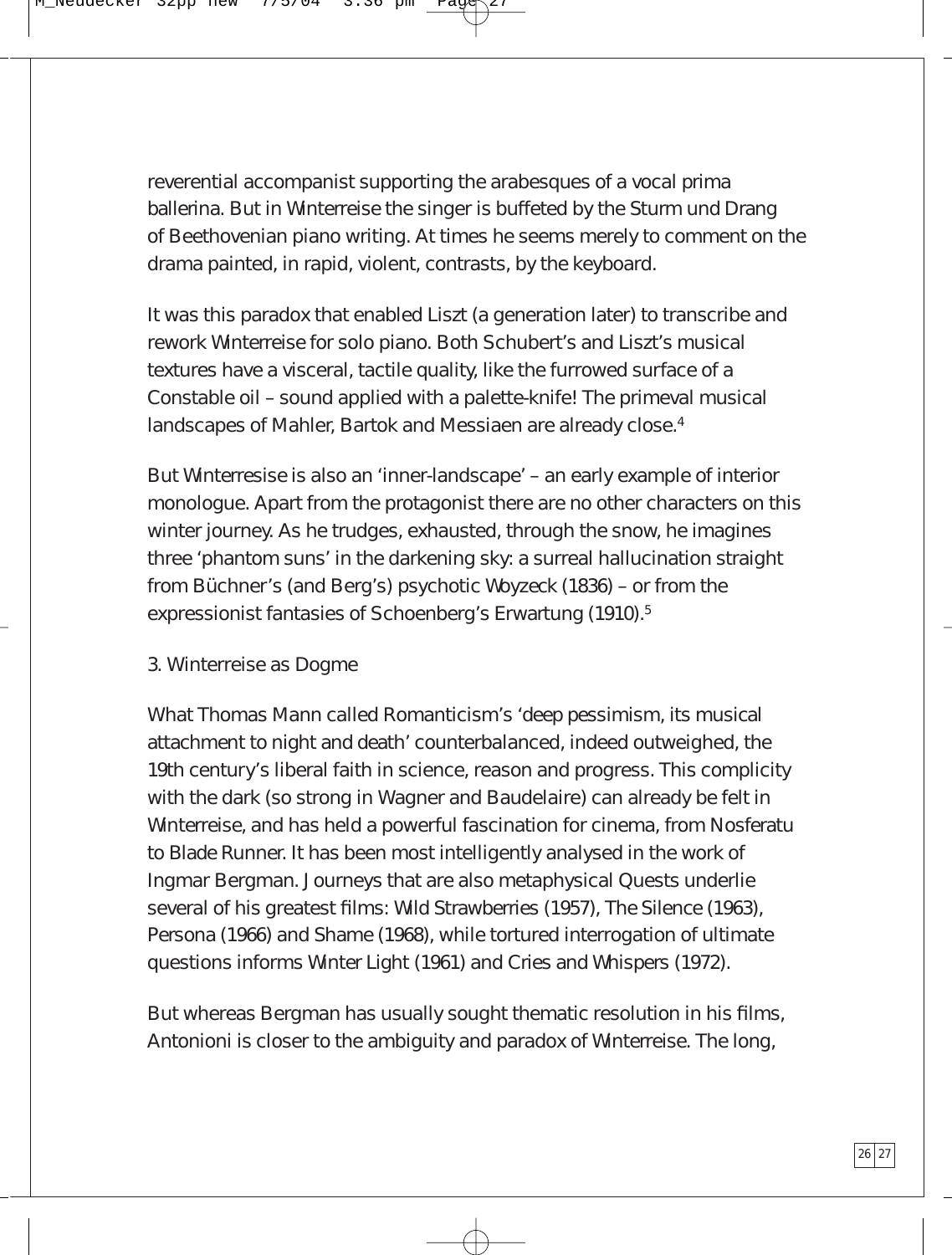



futile search for a vanished woman, in *L'Avventura* (1960) leaves the *'road of meaning open and as if undecided'.*<sup>6</sup> In the cold Taormina dawn, where the film stops arbitrarily, we are left only with unanswered questions.

Neudecker's new film of *Winterreise* shares many themes and images with Antonioni (the looming ships and uneasy wastelands of *Il Deserto Rosso;* the disorientating waters and fogs of the Po; the sense of everything becoming more and more distant). But her method of work is nearer to the DOGME film-makers, Winterberg and von Trier. By adopting a set of rules, or codes (similar to the DOGME Manifesto of 1995) Neudecker's camera is able to investigate its subject from unorthodox angles, disturbing established meanings.7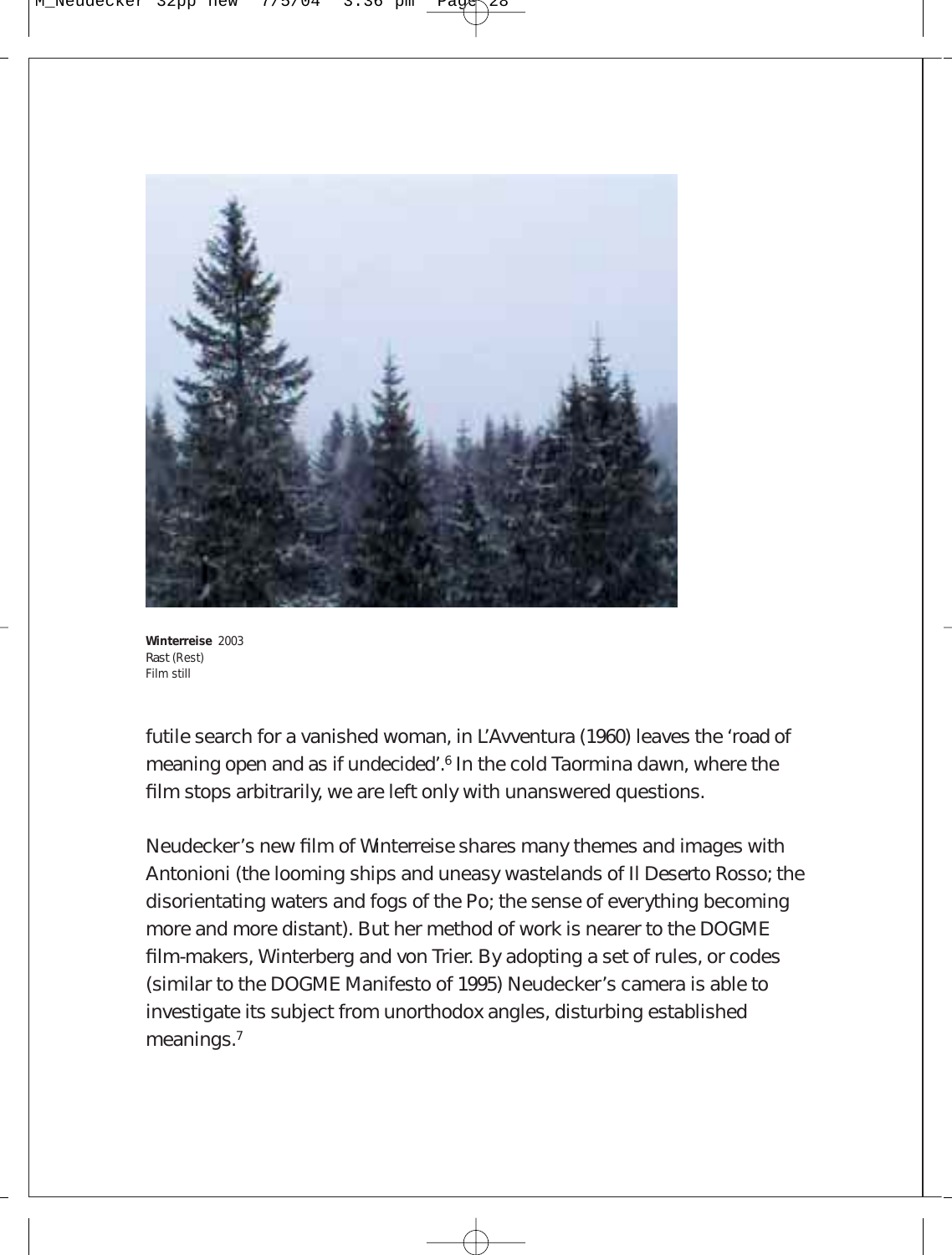Art is an artificial construct which comes, in time, to seem 'natural'. Today, Schubert's *Winterreise* is absorbed within the bourgeois category of 'tragic masterpiece'. But this radical *opera aperta,* which ends with a barrel-organ churning out a corny pop tune, completely rejects the certainties (and consolations) of tragedy.8 Is it a 'song-cycle' at all? There is nothing 'cyclical' here: our anti-hero has a one-way ticket. And can these ice-bound images be adequately described as 'songs'? Over this winter landscape snow still falls, with sly, deceptive softness – obliterating all contours; erasing all footprints; until the land, sea and sky dissolve in a smothering, blinding, whiteness.

- 2 Roland Barthes *'In the 18th century the aristocracy listened to music with their eyes open* whereas today the bourgeoisie close their eyes when they listen to the piano.' (Lecture given in Alexandria 1949). In *Mythologies* (1952 – 4) Barthes revealed the ideological misrepresentation (the social 'lie') inherent in cultural forms. *'I resented seeing Nature and History confused at every turn.'*
- 3 The opening line of *Winterreise*. Wilhelm Müller's first collection of 12 poems had been published in the 1823 almanac *Urania*. The second group of 12 poems was published in November 1824. Müller was a member of a group of writers and political radicals in Berlin.
- 4 In *Der Abschied* (Farewell) from Mahler's *Das Lied von der Erde* (1908) the singer often falls silent for minutes at and end, while the orchestra continues the musical discourse. In some ways Olivier Messiaen's *Catalogue d'Oiseaux* (1955–8) – a vast musical landscape of great originality – can be seen as a descendant of *Winterreise* and of the 19th century 'song without words'.
- 5 Alban Berg used Büchner's fragmentary play as the basis of his opera *Wozzeck* (1914–22, premiered 1925). Berg was a member of Kandinsky's *Blau Reiter* circle, as were Arnold Schoenberg and Anton Webern. Schoenberg's monodrama *Erwartung* is often seen as a musical parallel to Kandinsky's first 'abstract' paintings.
- 6 From Roland Barthes' lecture *Caro Antonioni* given in Bologna February 1980. *'The artist has no power, but he has some relationship with truth…..his world is truth seized indirectly.' / '….its identity suddenly slips into a new space, that of the interstice'.* See also John Berger's essay: *Opening a gate from* his book *The Shape of a Pocket* (2001).
- 7 The full text of the DOGME 95 Manifesto can be found in *'The Name of this Book is Dogme 95'* by Richard Kelly (Faber 2000).
- 8 *Opera Aperta* a collection of essays by Umberto Eco (1962 68) published in English as *'The Open Work'* (Hutchinson Radius 1989). Unusually for the early 19th century, *Winterreise* contains many of the characteristics of a modern 'open work'.

<sup>1</sup> From Jean-Luc Godard's film *JLG/JLG Autoportrait de Décembre* (1995). *'The rule is culture. Culture is a question of rules – it's a part of the rules. Exception is a question of art – it's part of art.'*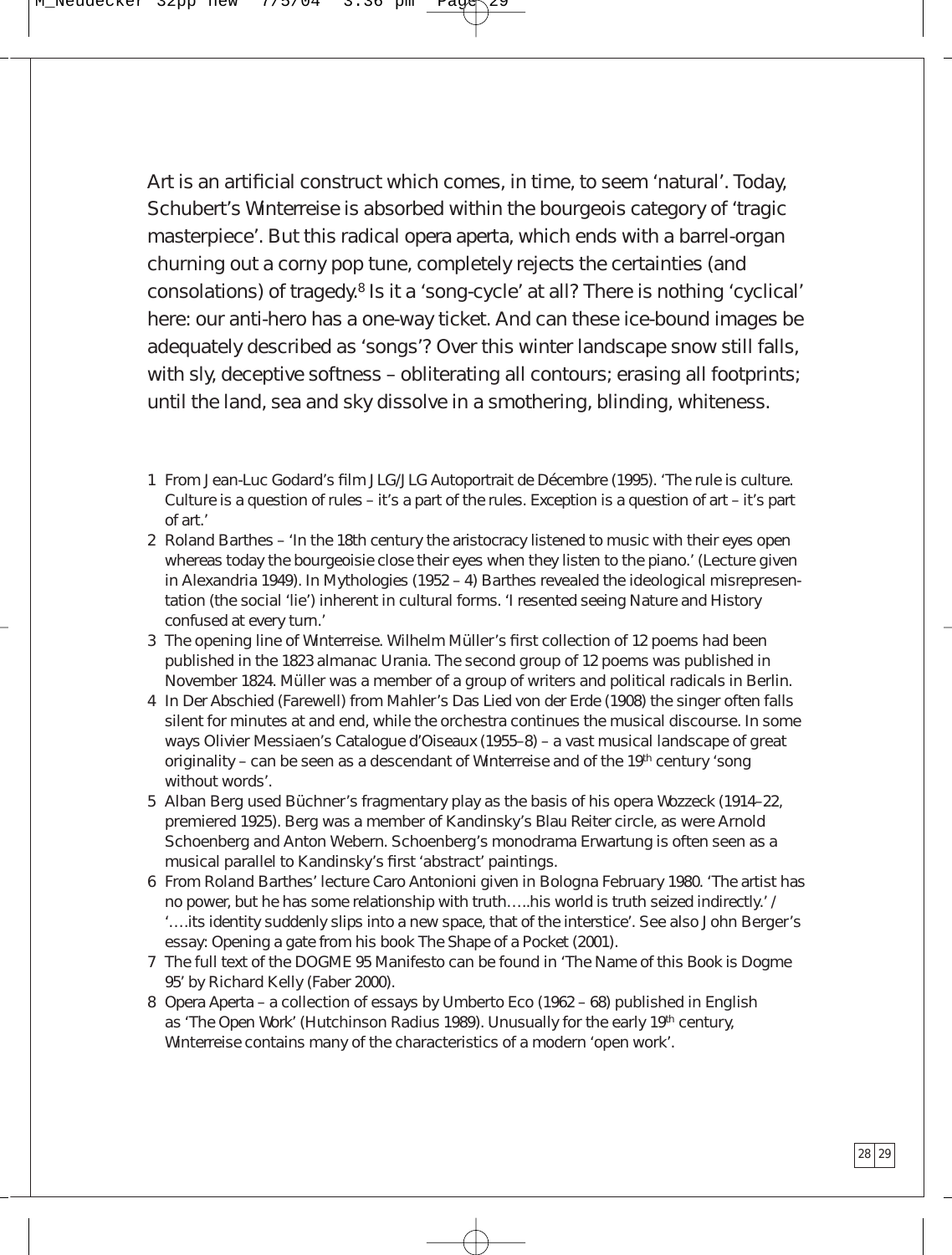### **Mariele Neudecker**

1965 born in Düsseldorf, Germany

lives and works in Bristol, UK

#### EDUCATION

1991–92 Chelsea College of Art and Design, London, (MA Sculpture)

1987–90 Goldsmiths College, London (BA Hons Degree)

1985–87 Crawford College of Art and Design, Cork, Ireland

#### SELECTED SOLO EXHIBITIONS

#### 2004

"Over and Over, Again and Again", Tate St Ives, Cornwall, UK

"Much Was Decided Before You Were Born", Galerie Barbara Thumm, Berlin, Germany

"Between Us", Tullie House, Carlisle, UK, Laing Gallery, Newcastle

"Winterreise", Opera North Project (various venues)

#### 2003

"Between Us", Bluecoat Gallery, Liverpool, UK, Leeds City Art Gallery, Leeds, UK, The Glynn Vivian Art Gallery, Swansea, UK

"Winterreise", Opera North Project (various venues)

#### 2002

"Between Us", Chapter Art Centre and HG-Gallery, Cardiff, Wales, UK

### 2001

"Until Now", Galerie Barbara Thumm, Berlin, Künstlerhaus Bethanien, Berlin, 1stSite at the Minorities, Colchester, UK

### 2000

"Until Now", Ikon Gallery, Birmingham, UK

1999

"Never Eat Shredded Wheat" (Memory Maps), James Harris Gallery, Seattle

"Never Eat Shredded Wheat", curated by Leslie Brothers, I-Space, The Krannert Art Museum, Chicago

1998

"New Work", Galerie Barbara Thumm, Berlin

"The Air We Breath is Invisible", Middelesbrough Art Gallery, Middelesbrough

"Shipwreck", project space, Gio Marconi, Milano

"Unrecallable Now", Spike Island, Bristol

"The Halted Traveller", Bergens Kunstforening, Bergen, Norway

#### SELECTED GROUP EXHIBITIONS

#### 2004

"Into My World: Recent British Scupture", The Aldrich Contemporary Art Museum, Ridgefield, USA

"Zwischenwelten", Haus Esther-Haus Lange, Krefeld

"Elemental Insight", MET Office, Exeter

"Natural Histories: Realism Revisited", Scottsdale Museum of Contemporary Art (SMoCA), Scottsdale, Arizona, USA

"Other Times", City Gallery Prague, Prague (Czech Republic)

#### 2003

"Berlin-Moskau,Moskau-Berlin: 1950–2000", Walter-Gropius-Bau, Berlin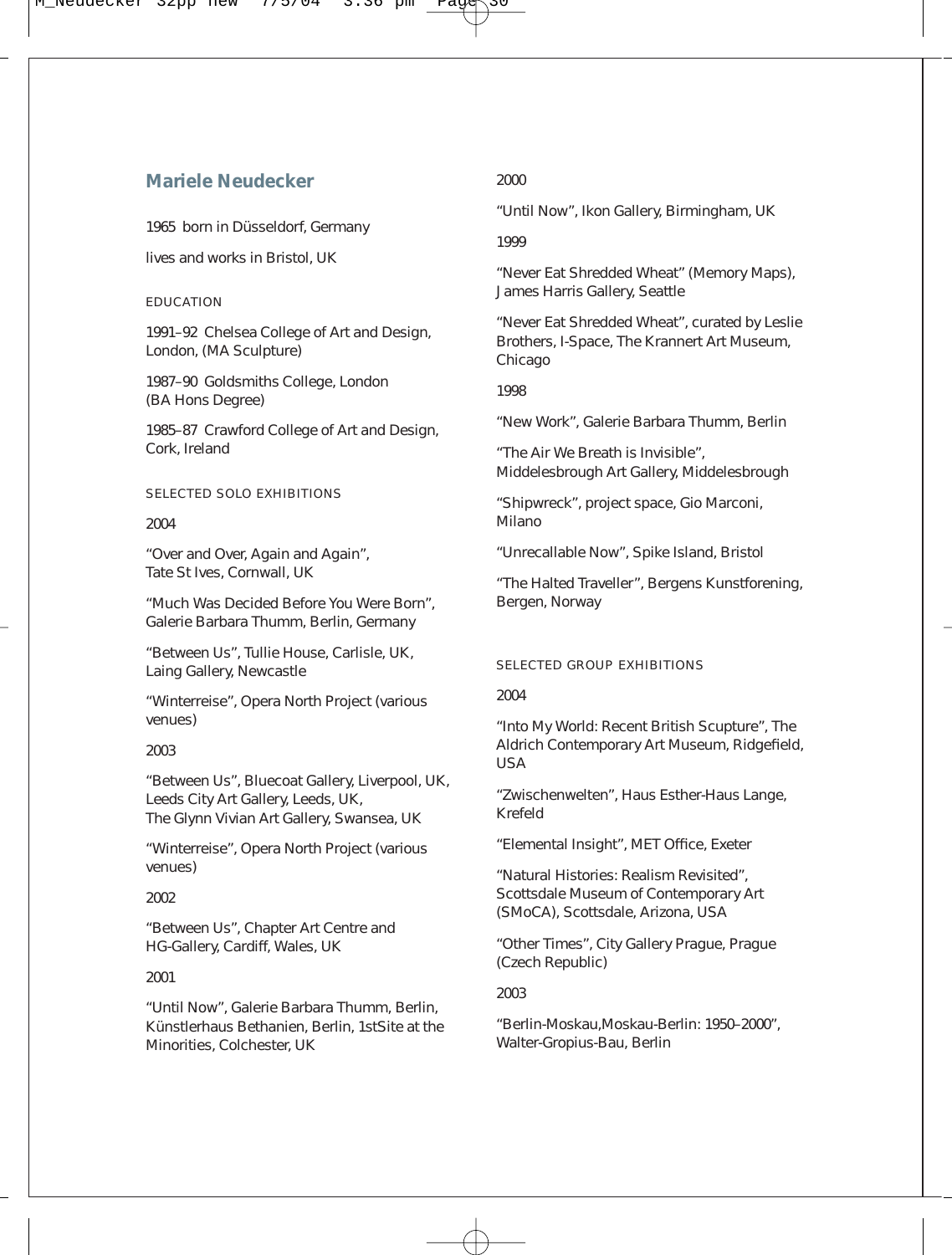"Orifice", Museum of Modern Art, Melbourne, Australia

"From Dust to Dusk", Museum of Contemporary Art, Copenhagen, Denmark

"Brightness works from the Thyssen-Bornemisza Contemporary Art Foundation", Museum of Modern Art Dubrovnik, Dubrovnik, Croatia

"Strange and Beautiful", Sketch, London

"Danger Zone", Kunsthalle Bern, Switzerland

"Out of Place", Harewood House, Yorkshire, UK

"Liquid Sea, Museum of Contemporary Art, Sydney, Australia

"micro/macro – British Art 1996–2002", Muczarnok, British Council Exhibition, Budapest,Hungary

"The Idea of North", Green on Red Gallery, Dublin, Ireland

2002

"Frozen", Site Gallery, Sheffield, UK

"Judie Bamber, David Deutsch, Moira Dryer, Mariele Neudecker", Gorney Bravin + Lee Gallery, New York

"Humid", The Auckland City Art Gallery, Auckland, New Zealand

"IMAGINATION-Romanticism", The Brno House of Arts, Czech Republicm and Galway Art Centre, Ireland

"At Sea", Sainsbury Centre for Visual Arts, University of East Anglia, Norwich, UK

"Here, There, Elsewhere", London Print Studio Gallery, London, UK

"Conquistadores of the Useless", contemporary art at the Alpine Club,London

"Der Berg", Heidelberger Kunstverein, Heidelberg, Germany

2001

"Utopien heute? Kunst zwischen Vision und Alltag", Wilhelm-Hack-Museum Ludwigshafen/Germany

"IMAGINATION-Romanticism", Jena, Germany

Skulptur-Biennale Münsterland, Kreis Steinfurt, Germany

Yokohama International Triennale of Contemporary Art, Yokohama, Japan

"Bright Paradise", Auckland Art Gallery, New Zealand

Sonsbeek 9 "Locus Focus", Arnheim, The Netherlands

"Artline V", Borken/ Germany

"Superman in Bed", Collection Gaby and Wilhelm Schürmann, Museum am Ostwall, Dortmund/Germany

"At Sea", Tate Liverpool, UK

"Humid", Spike Island, Bristol, UK and Melbourne Festival, Australia

"Time Odyssee", Galeria Luis Serpa Project, Museo National de Historia Natural, Sala de Veado, Lisbon, Portugal

"Total Object Complete with Missing Parts", Tramway, Glasgow, UK

"Landskap", Uppsala Konstmuseum, Uppsala, Sweden

2000

Waterfront, Helsingor, Denmark

"Blue", Launch Exhibtion, The New Art Gallery Walsall, Walsall, UK

"The Wreck of Hope", The Friedrich Society, The Nunnery Gallery, London, UK

"Utopias", Mead Gallery, Warwick, UK